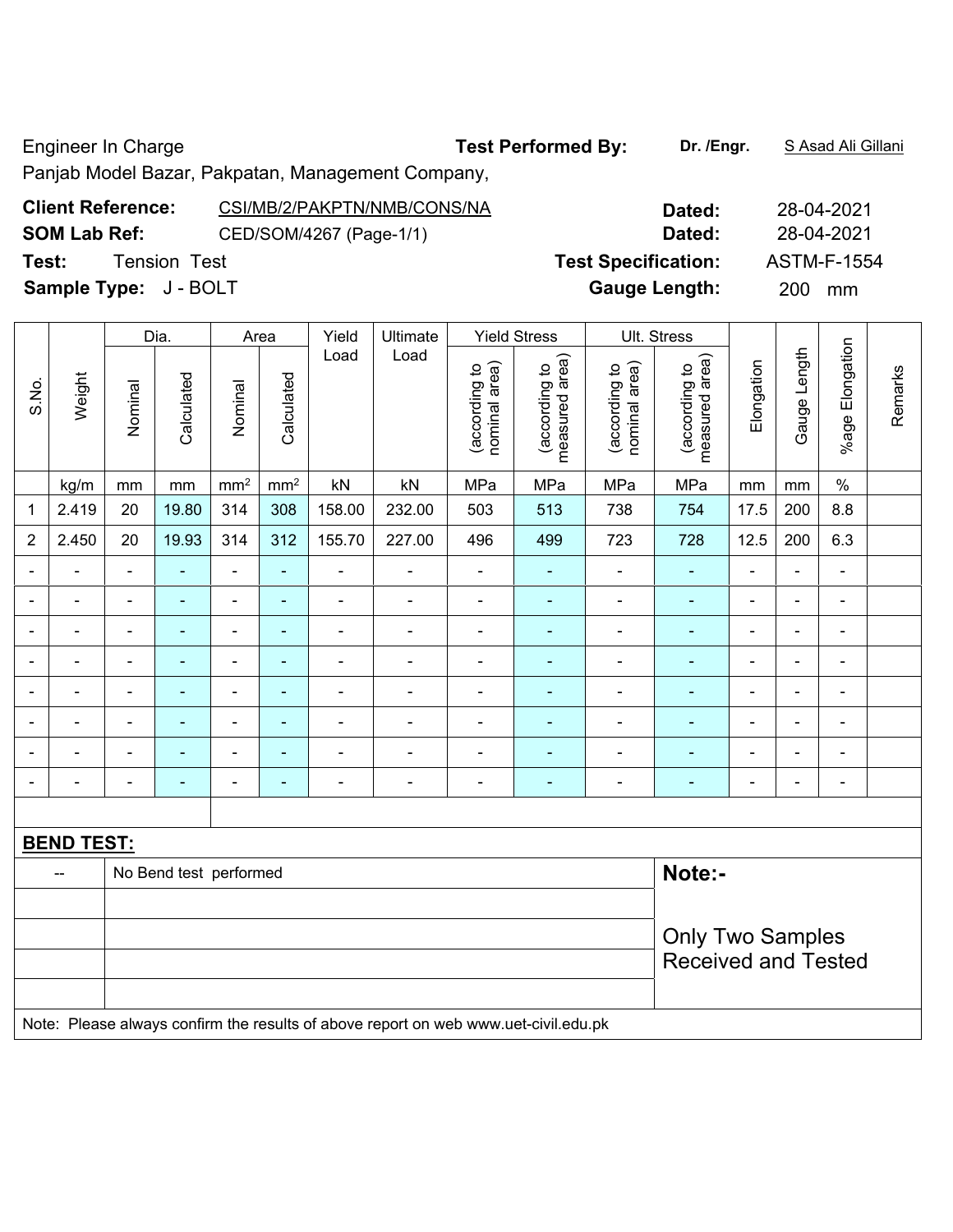Muhammad Khalid Zaman **Test Performed By:** Dr. /Engr. **SAsad Ali Gillani** 

Resident Engineer, Engineering Consultancy Services Punjab (Pvt) Ltd. Lahore

| <b>Client Reference:</b>         | ECSP/PAPA/CZ-CJ-32                  | Dated:                     | 22-04-2021 |
|----------------------------------|-------------------------------------|----------------------------|------------|
| <b>SOM Lab Ref:</b>              | CED/SOM/4270 (Page-1/1)             | Dated:                     | 28-04-2021 |
| Test:                            | <b>Tension Test &amp; Bend Test</b> | <b>Test Specification:</b> | ASTM-A-615 |
| <b>Sample Type:</b> Deformed Bar |                                     | <b>Gauge Length:</b>       | 200 mm     |

|                              |                   |                | Dia.                     |                          | Area            | Yield                        | Ultimate                                                                                          |                                | <b>Yield Stress</b>             |                                | Ult. Stress                     |                          |                |                          |         |
|------------------------------|-------------------|----------------|--------------------------|--------------------------|-----------------|------------------------------|---------------------------------------------------------------------------------------------------|--------------------------------|---------------------------------|--------------------------------|---------------------------------|--------------------------|----------------|--------------------------|---------|
| S.No.                        | Weight            | Nominal        | Calculated               | Nominal                  | Calculated      | Load                         | Load                                                                                              | nominal area)<br>(according to | measured area)<br>(according to | (according to<br>nominal area) | measured area)<br>(according to | Elongation               | Gauge Length   | %age Elongation          | Remarks |
|                              | kg/m              | mm             | $\,mm$                   | mm <sup>2</sup>          | mm <sup>2</sup> | kN                           | kN                                                                                                | MPa                            | MPa                             | MPa                            | MPa                             | mm                       | mm             | $\%$                     |         |
| 1                            | 3.912             | 25             | 25.18                    | 491                      | 498             | 240.70                       | 367.50                                                                                            | 490                            | 484                             | 749                            | 738                             | 30.0                     | 200            | 15.0                     |         |
| $\sqrt{2}$                   | 3.930             | 25             | 25.25                    | 491                      | 501             | 240.20                       | 368.50                                                                                            | 489                            | 480                             | 751                            | 736                             | 27.5                     | 200            | 13.8                     |         |
| $\qquad \qquad \blacksquare$ | ÷,                | $\blacksquare$ | $\blacksquare$           | $\blacksquare$           | $\blacksquare$  | $\qquad \qquad \blacksquare$ | $\overline{\phantom{a}}$                                                                          | $\qquad \qquad \blacksquare$   | $\blacksquare$                  | $\qquad \qquad \blacksquare$   | ٠                               | $\overline{\phantom{a}}$ | $\blacksquare$ | $\blacksquare$           |         |
| ۰                            | ۰                 | $\blacksquare$ | $\blacksquare$           | $\overline{\phantom{0}}$ | $\blacksquare$  | $\blacksquare$               | ۰                                                                                                 | $\overline{\phantom{a}}$       | $\blacksquare$                  | $\qquad \qquad \blacksquare$   | $\blacksquare$                  | $\overline{\phantom{0}}$ | $\blacksquare$ | $\blacksquare$           |         |
|                              |                   |                | $\blacksquare$           | $\blacksquare$           | ٠               |                              |                                                                                                   | $\blacksquare$                 | $\blacksquare$                  |                                | ۰                               |                          |                | $\overline{\phantom{0}}$ |         |
| ۰                            | $\blacksquare$    |                | ٠                        | $\blacksquare$           | ۰               | $\blacksquare$               |                                                                                                   | -                              |                                 |                                | ۰                               |                          | ä,             | $\blacksquare$           |         |
| $\blacksquare$               | $\blacksquare$    |                | $\blacksquare$           | $\blacksquare$           | $\blacksquare$  | $\blacksquare$               |                                                                                                   | -                              | $\overline{\phantom{0}}$        | ۰                              | ۰                               | -                        | $\overline{a}$ | $\overline{\phantom{a}}$ |         |
|                              | $\blacksquare$    |                | $\overline{\phantom{0}}$ | $\overline{\phantom{0}}$ | ٠               | $\blacksquare$               | $\blacksquare$                                                                                    |                                | $\overline{\phantom{0}}$        | ۰                              | $\overline{\phantom{0}}$        | $\overline{\phantom{0}}$ | L,             | $\blacksquare$           |         |
|                              |                   |                | ۰                        | $\blacksquare$           | ÷               |                              |                                                                                                   |                                |                                 |                                |                                 |                          | $\blacksquare$ | $\blacksquare$           |         |
|                              |                   |                |                          | $\blacksquare$           | ۰               |                              |                                                                                                   | -                              |                                 |                                | ۰                               |                          | ÷              | $\blacksquare$           |         |
|                              |                   |                |                          |                          |                 |                              |                                                                                                   |                                |                                 |                                |                                 |                          |                |                          |         |
|                              | <b>BEND TEST:</b> |                |                          |                          |                 |                              |                                                                                                   |                                |                                 |                                |                                 |                          |                |                          |         |
|                              | 25mm              |                |                          |                          |                 |                              | Sample bend through 180 degrees Satisfactorily without any crack                                  |                                |                                 |                                | Note:-                          |                          |                |                          |         |
|                              |                   |                |                          |                          |                 |                              |                                                                                                   |                                |                                 |                                |                                 |                          |                |                          |         |
|                              |                   |                |                          |                          |                 |                              |                                                                                                   |                                |                                 |                                | <b>Only Three Samples</b>       |                          |                |                          |         |
|                              |                   |                |                          |                          |                 |                              |                                                                                                   |                                |                                 |                                | <b>Received and Tested</b>      |                          |                |                          |         |
|                              |                   |                |                          |                          |                 |                              |                                                                                                   |                                |                                 |                                |                                 |                          |                |                          |         |
|                              |                   |                |                          |                          |                 |                              | Mater Disease showers agadhous the president of charge program and consideration of shall advised |                                |                                 |                                |                                 |                          |                |                          |         |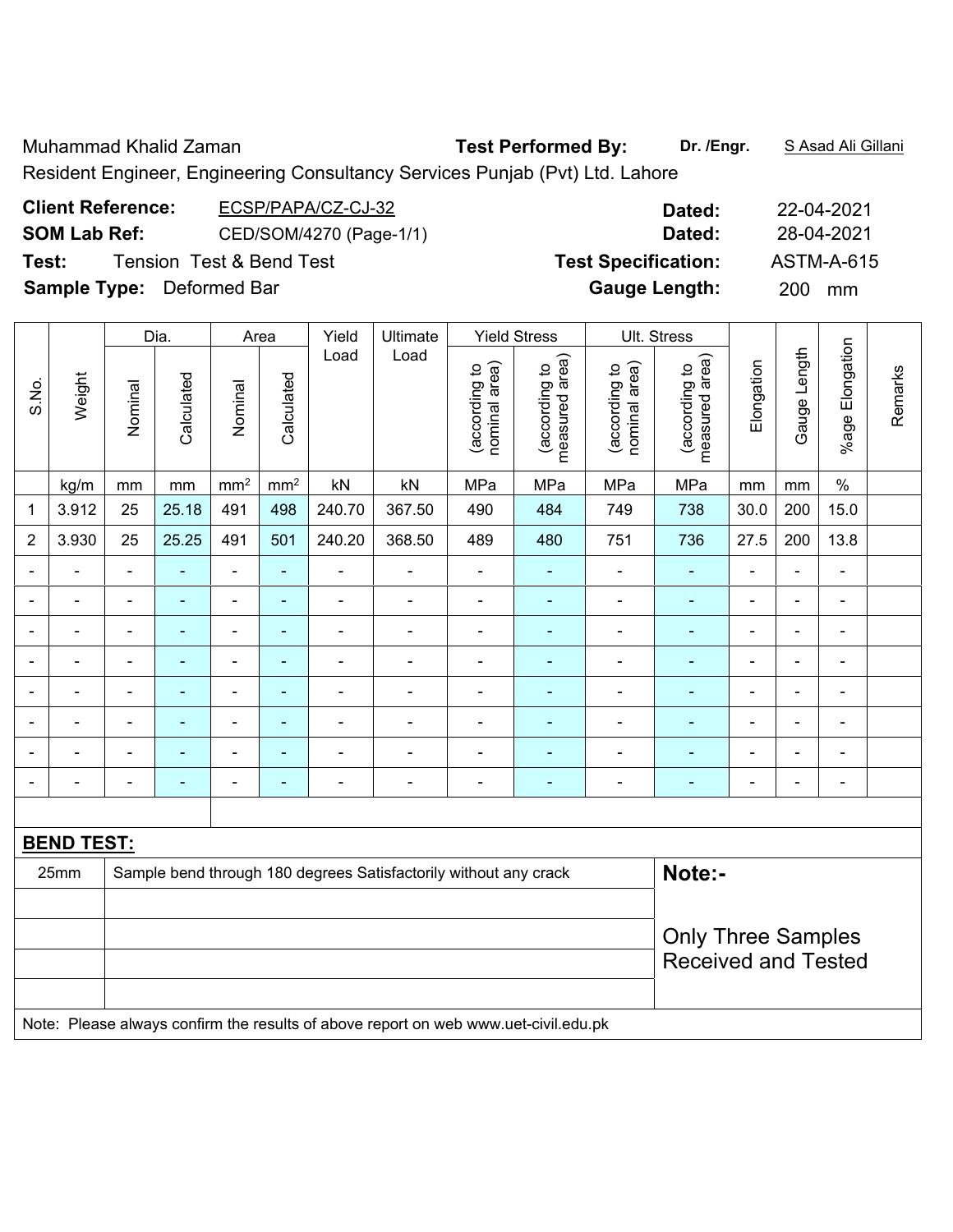Talha Khalid Khan **Test Performed By: Dr. /Engr.** S. Asad Ali Gillani A/XEN E & M, GE (AIR) Rafiqui

| <b>Client Reference:</b> |            | 6371/65/E-6 |
|--------------------------|------------|-------------|
| Dated:                   | 27-04-2021 |             |

**Test:** Tension Test & Bend Test **Test Specification:** ASTM-A-615 **Guage Length:** 8 inch **Sample Type:** Deformed Bar

**SOM Lab Ref:**  4260(Page- $1/1)$ **Dated:** 27-04-2021 **Dated:** 28-04-2021

|                |                   |                | Dia.                                                             |                          | Area            | Yield          | Ultimate                                                         |                                | <b>Yield Stress</b>             |                                | Ult. Stress                     |                |                |                       |         |
|----------------|-------------------|----------------|------------------------------------------------------------------|--------------------------|-----------------|----------------|------------------------------------------------------------------|--------------------------------|---------------------------------|--------------------------------|---------------------------------|----------------|----------------|-----------------------|---------|
| S.No.          | Weight            | Nominal        | Calculated                                                       | Nominal                  | Calculated      | Load           | Load                                                             | nominal area)<br>(according to | measured area)<br>(according to | (according to<br>nominal area) | measured area)<br>(according to | Elongation     | Gauge Length   | Elongation<br>$%$ age | Remarks |
|                | lb/ft             | $\#$           | in                                                               | in <sup>2</sup>          | in <sup>2</sup> | Tons           | Tons                                                             | psi                            | psi                             | psi                            | psi                             | in             | in             | $\%$                  |         |
| $\mathbf 1$    | 1.514             | $6\phantom{1}$ | 0.753                                                            | 0.44                     | 0.445           | 16.08          | 19.34                                                            | 80580                          | 79670                           | 96930                          | 95840                           | 1.40           | 8.0            | 17.5                  |         |
| $\overline{2}$ | 1.503             | 6              | 0.750                                                            | 0.44                     | 0.442           | 16.00          | 19.47                                                            | 80220                          | 79860                           | 97590                          | 97150                           | 1.50           | 8.0            | 18.8                  |         |
| 3              | 0.586             | 4              | 0.468                                                            | 0.20                     | 0.172           | 6.88           | 7.87                                                             | 75880                          | 88230                           | 86780                          | 100910                          | 1.10           | 8.0            | 13.8                  |         |
| 4              | 0.596             | $\overline{4}$ | 0.472                                                            | 0.20                     | 0.175           | 7.03           | 7.97                                                             | 77560                          | 88640                           | 87910                          | 100460                          | 1.00           | 8.0            | 12.5                  |         |
|                |                   | $\blacksquare$ |                                                                  | ä,                       |                 | $\blacksquare$ | ä,                                                               |                                |                                 |                                |                                 | $\blacksquare$ | $\blacksquare$ |                       |         |
|                |                   |                | ۰                                                                | ۰                        |                 |                | $\blacksquare$                                                   | $\blacksquare$                 |                                 |                                |                                 | ۰              |                |                       |         |
| ۰              |                   | $\blacksquare$ | ۰                                                                | $\blacksquare$           |                 | $\blacksquare$ | $\blacksquare$                                                   | $\blacksquare$                 | ۰                               | $\blacksquare$                 |                                 | ۰              | $\blacksquare$ | $\blacksquare$        |         |
| ۰              |                   | $\blacksquare$ | ۰                                                                | $\overline{\phantom{a}}$ |                 | $\blacksquare$ | $\blacksquare$                                                   | $\blacksquare$                 | $\blacksquare$                  | $\blacksquare$                 |                                 | ۰              | ۰              | $\blacksquare$        |         |
|                |                   | $\blacksquare$ | ۰                                                                | $\overline{\phantom{a}}$ | ٠               | $\blacksquare$ | $\blacksquare$                                                   | $\blacksquare$                 | ۰                               | $\blacksquare$                 | $\blacksquare$                  | ۰              | ۳              | $\blacksquare$        |         |
|                |                   |                |                                                                  |                          |                 |                |                                                                  |                                |                                 |                                |                                 |                |                | $\blacksquare$        |         |
|                |                   |                |                                                                  |                          |                 |                |                                                                  |                                |                                 |                                |                                 |                |                |                       |         |
|                | <b>BEND TEST:</b> |                |                                                                  |                          |                 |                |                                                                  |                                |                                 |                                |                                 |                |                |                       |         |
|                | #6                |                | Sample bend through 180 degrees Satisfactorily without any crack |                          |                 |                |                                                                  |                                |                                 |                                |                                 | Note:-         |                |                       |         |
|                | #4                |                |                                                                  |                          |                 |                | Sample bend through 180 degrees Satisfactorily without any crack |                                |                                 |                                |                                 |                |                |                       |         |
|                |                   |                |                                                                  |                          |                 |                |                                                                  |                                |                                 |                                | <b>Only Six Samples</b>         |                |                |                       |         |
|                |                   |                |                                                                  |                          |                 |                |                                                                  |                                |                                 |                                | <b>Received and Tested</b>      |                |                |                       |         |
|                |                   |                |                                                                  |                          |                 |                |                                                                  |                                |                                 |                                |                                 |                |                |                       |         |
|                |                   |                |                                                                  |                          |                 |                |                                                                  |                                |                                 |                                |                                 |                |                |                       |         |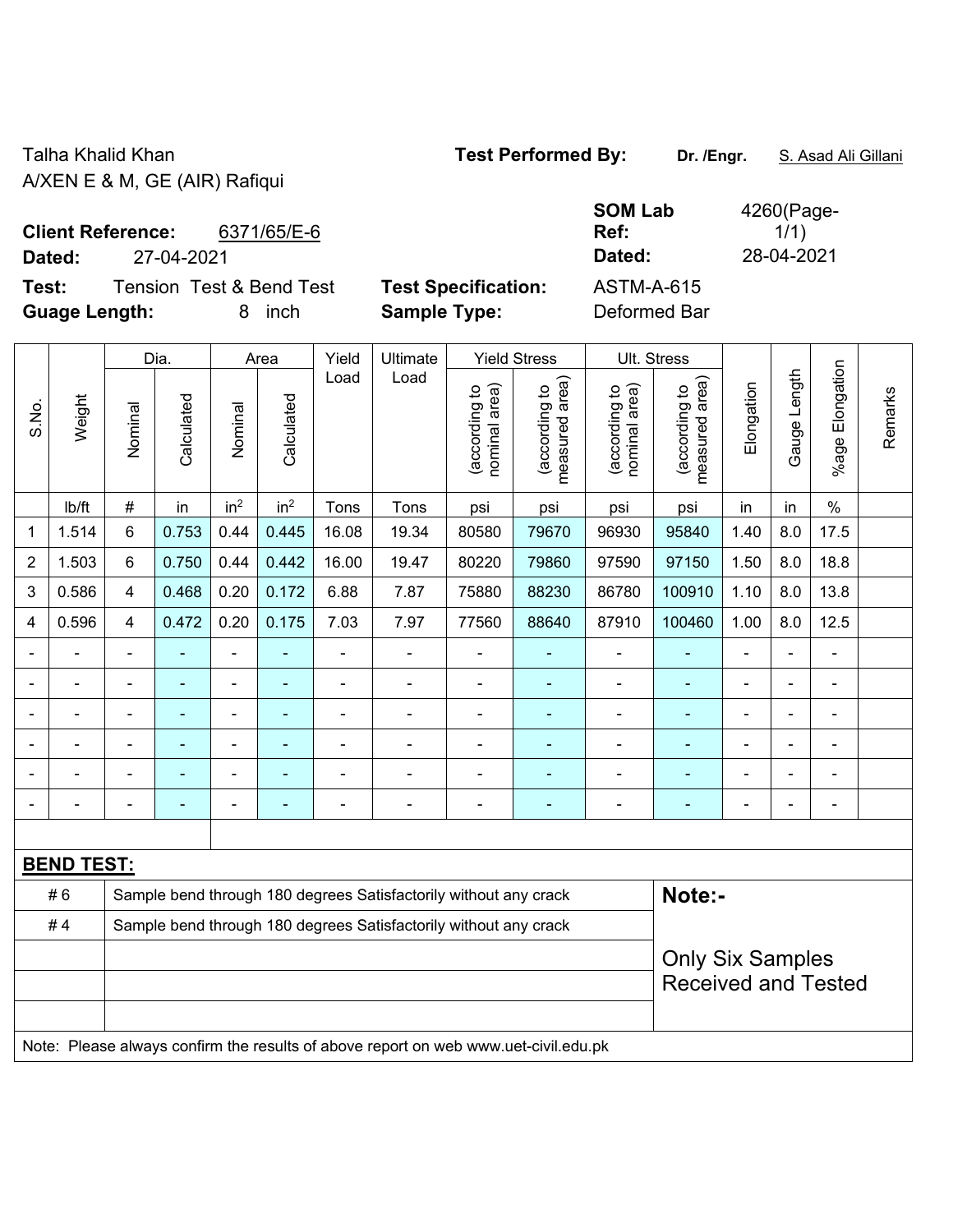Khalid Mahmood **Test Performed By:** Dr. /Engr. Hassan Resident Engineer, NESPAK JV Turk Pak Resident Const. Supervision for Establishment of D. G. Khan (M/s ZKB)

| <b>Client Reference:</b> | 4161/RE/SFMKB/DGK/316 |
|--------------------------|-----------------------|
|--------------------------|-----------------------|

**Test:** Tension Test & Bend Test **Test Specification:** ASTM-A-615 **Gauge Length:** 8 inch **Sample Type:** Deformed Bar( Kamran Steel)

**SOM Lab Ref:** 4261(Page-1/1) **Dated:** 25-04-2021 **Dated:** 28-04-2021

|                          |                                                                                     | Dia.                                                             |            |                          | Area            | Yield          | <b>Ultimate</b>                                                  |                                | <b>Yield Stress</b>             |                                | Ult. Stress                     |                          |                |                 |         |
|--------------------------|-------------------------------------------------------------------------------------|------------------------------------------------------------------|------------|--------------------------|-----------------|----------------|------------------------------------------------------------------|--------------------------------|---------------------------------|--------------------------------|---------------------------------|--------------------------|----------------|-----------------|---------|
| S.No.                    | Weight                                                                              | Nominal                                                          | Calculated | Nominal                  | Calculated      | Load           | Load                                                             | nominal area)<br>(according to | measured area)<br>(according to | nominal area)<br>(according to | measured area)<br>(according to | Elongation               | Gauge Length   | %age Elongation | Remarks |
|                          | lb/ft                                                                               | $\#$                                                             | in         | in <sup>2</sup>          | in <sup>2</sup> | Tons           | Tons                                                             | psi                            | psi                             | psi                            | psi                             | in                       | in             | $\frac{0}{0}$   |         |
| 1                        | 2.662                                                                               | 8                                                                | 0.998      | 0.79                     | 0.782           | 25.99          | 34.83                                                            | 72570                          | 73310                           | 97240                          | 98240                           | 1.40                     | 8.0            | 17.5            |         |
| $\overline{2}$           | 2.661                                                                               | 8                                                                | 0.998      | 0.79                     | 0.782           | 26.30          | 34.96                                                            | 73420                          | 74170                           | 97610                          | 98610                           | 1.40                     | 8.0            | 17.5            |         |
| 3                        | 1.499                                                                               | 6                                                                | 0.749      | 0.44                     | 0.441           | 13.20          | 19.39                                                            | 66170                          | 66020                           | 97180                          | 96960                           | 1.30                     | 8.0            | 16.3            |         |
| 4                        | 1.506                                                                               | $6\phantom{1}$                                                   | 0.751      | 0.44                     | 0.443           | 13.35          | 19.57                                                            | 66940                          | 66480                           | 98100                          | 97440                           | 1.50                     | 8.0            | 18.8            |         |
| 5                        | 0.676                                                                               | $\overline{4}$                                                   | 0.503      | 0.20                     | 0.199           | 6.42           | 8.51                                                             | 70820                          | 71180                           | 93860                          | 94330                           | 1.20                     | 8.0            | 15.0            |         |
| 6                        | 0.677                                                                               | $\overline{4}$                                                   | 0.503      | 0.20                     | 0.199           | 6.63           | 8.58                                                             | 73070                          | 73440                           | 94650                          | 95130                           | 1.30                     | 8.0            | 16.3            |         |
|                          |                                                                                     | $\blacksquare$                                                   |            | $\blacksquare$           |                 | $\blacksquare$ | ÷,                                                               |                                |                                 |                                |                                 | $\blacksquare$           |                |                 |         |
|                          |                                                                                     | $\blacksquare$                                                   |            | Ē,                       |                 |                | L,                                                               |                                |                                 |                                |                                 |                          |                |                 |         |
| $\overline{\phantom{0}}$ |                                                                                     | $\blacksquare$                                                   |            | $\overline{\phantom{0}}$ |                 |                | ä,                                                               | $\blacksquare$                 |                                 | $\blacksquare$                 | $\blacksquare$                  |                          |                | ۳               |         |
| $\overline{\phantom{a}}$ |                                                                                     | $\blacksquare$                                                   |            | $\blacksquare$           |                 | ä,             | $\overline{a}$                                                   | $\blacksquare$                 | $\blacksquare$                  | ÷                              | $\blacksquare$                  | ä,                       | $\blacksquare$ | $\blacksquare$  |         |
|                          |                                                                                     |                                                                  |            |                          |                 |                |                                                                  |                                |                                 |                                |                                 |                          |                |                 |         |
|                          | <b>BEND TEST:</b>                                                                   |                                                                  |            |                          |                 |                |                                                                  |                                |                                 |                                |                                 |                          |                |                 |         |
|                          | #8                                                                                  |                                                                  |            |                          |                 |                | Sample bend through 180 degrees Satisfactorily without any crack |                                |                                 |                                | Note:-                          |                          |                |                 |         |
|                          | #6                                                                                  | Sample bend through 180 degrees Satisfactorily without any crack |            |                          |                 |                |                                                                  |                                |                                 |                                |                                 |                          |                |                 |         |
|                          | #4                                                                                  |                                                                  |            |                          |                 |                | Sample bend through 180 degrees Satisfactorily without any crack |                                |                                 |                                |                                 | <b>Only Nine Samples</b> |                |                 |         |
|                          |                                                                                     |                                                                  |            |                          |                 |                |                                                                  |                                |                                 |                                | <b>Received and Tested</b>      |                          |                |                 |         |
|                          |                                                                                     |                                                                  |            |                          |                 |                |                                                                  |                                |                                 |                                |                                 |                          |                |                 |         |
|                          | Note: Please always confirm the results of above report on web www.uet-civil.edu.pk |                                                                  |            |                          |                 |                |                                                                  |                                |                                 |                                |                                 |                          |                |                 |         |

M Irfan Ul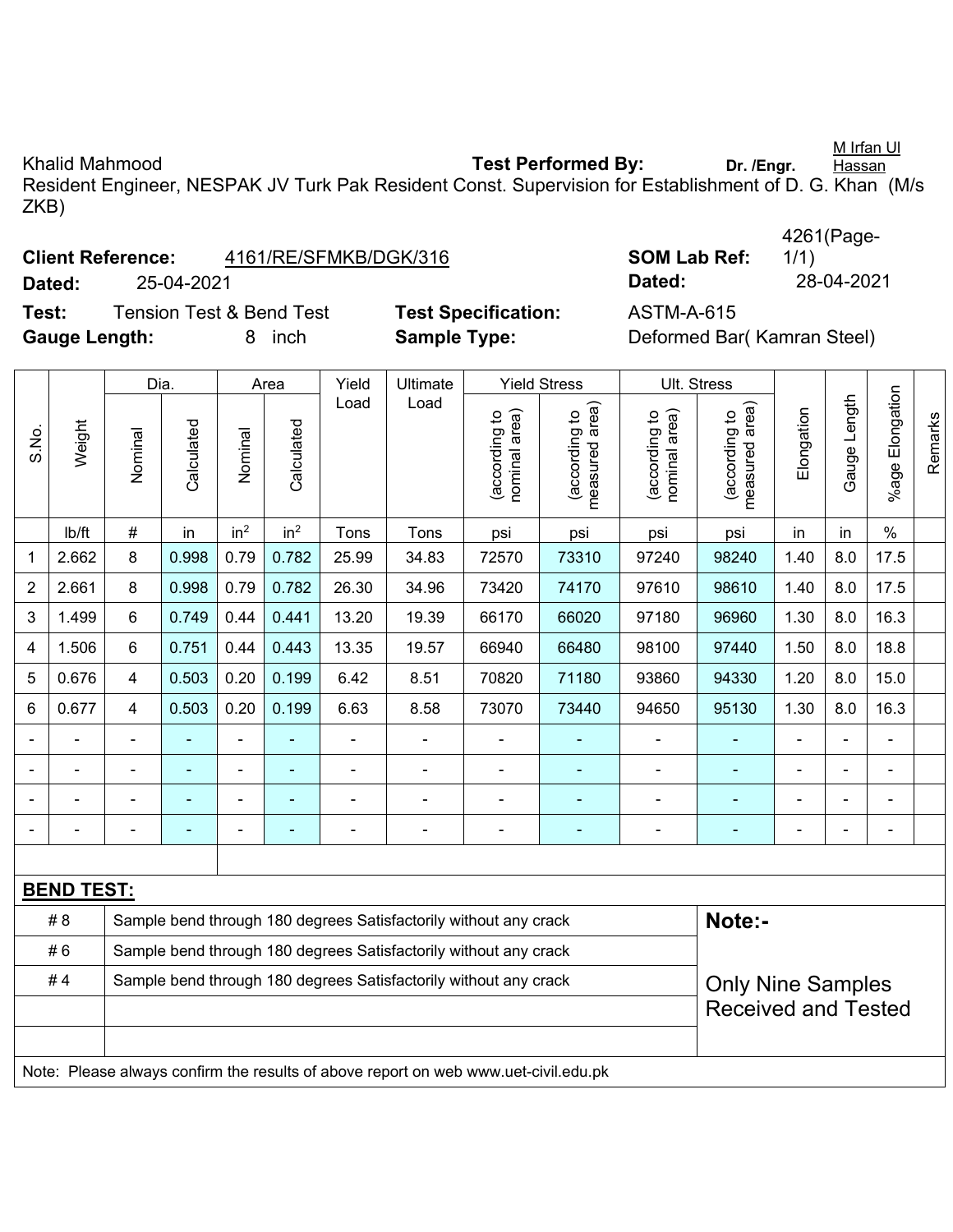Maj Adnan khalid® **Test Performed By: Dr. /Engr.** Nauman Khurram

Dy Dir MTL, Const. of Screening Chamber, Sector - Q, Ph -VII (Rahbar Sector ) (M/S DHA - C )

**Test:** Tension Test & Bend Test **Test Specification:** ASTM-A-615 **Gauge Length:** 8 inch **Sample Type:** Deformed Bar ( Saeed Kasur Steel)

**SOM Lab Ref:**  4262(Page-2/2) **Dated:** 27-04-2021 **Dated:** 28-04-2021

### Dia. | Area | Yield | Ultimate | Yield Stress | Ult. Stress %age Elongation %age Elongation Gauge Length Load Load Gauge Length (according to<br>measured area) measured area) (according to<br>measured area) measured area) (according to<br>nominal area) (according to<br>nominal area) Elongation nominal area) nominal area) Elongation (according to (according to (according to (according to Remarks Remarks **Calculated Calculated** Weight Calculated Calculated S.No. Nominal Nominal Vominal Vominal <code>ib/ft</code>  $\mid$  #  $\mid$  in  $\mid$  in<sup>2</sup>  $\mid$  in<sup>2</sup>  $\mid$  Tons  $\mid$  psi  $\mid$  psi  $\mid$  psi  $\mid$  psi  $\mid$  in  $\mid$  in  $\mid$  % 1 | 0.675 | 4 | 0.502 | 0.20 | 0.198 | 7.95 | 11.26 | 87680 | 88570 | 124210 | 125470 | 1.00 | 8.0 | 12.5 2 | 0.672 | 4 | 0.501 | 0.20 | 0.197 | 8.00 | 11.23 | 88240 | 89590 | 123870 | 125760 | 0.90 | 8.0 | 11.3 - - - - - - - - - - - - - - - - - - - - - - - - - - - - - - - - - - - - - - - - - - - - - - - - - - - - - - - - - - - - - - - - - - - - - - - - - - - - - - - - - - - - - - - - - - - - - - - - - - - - - - - - - - - - - - - - - - - - - - - - **BEND TEST:**  # 4 Sample bend through 180 degrees Satisfactorily without any crack **Note:-**Only Three Samples Received and Tested Note: Please always confirm the results of above report on web www.uet-civil.edu.pk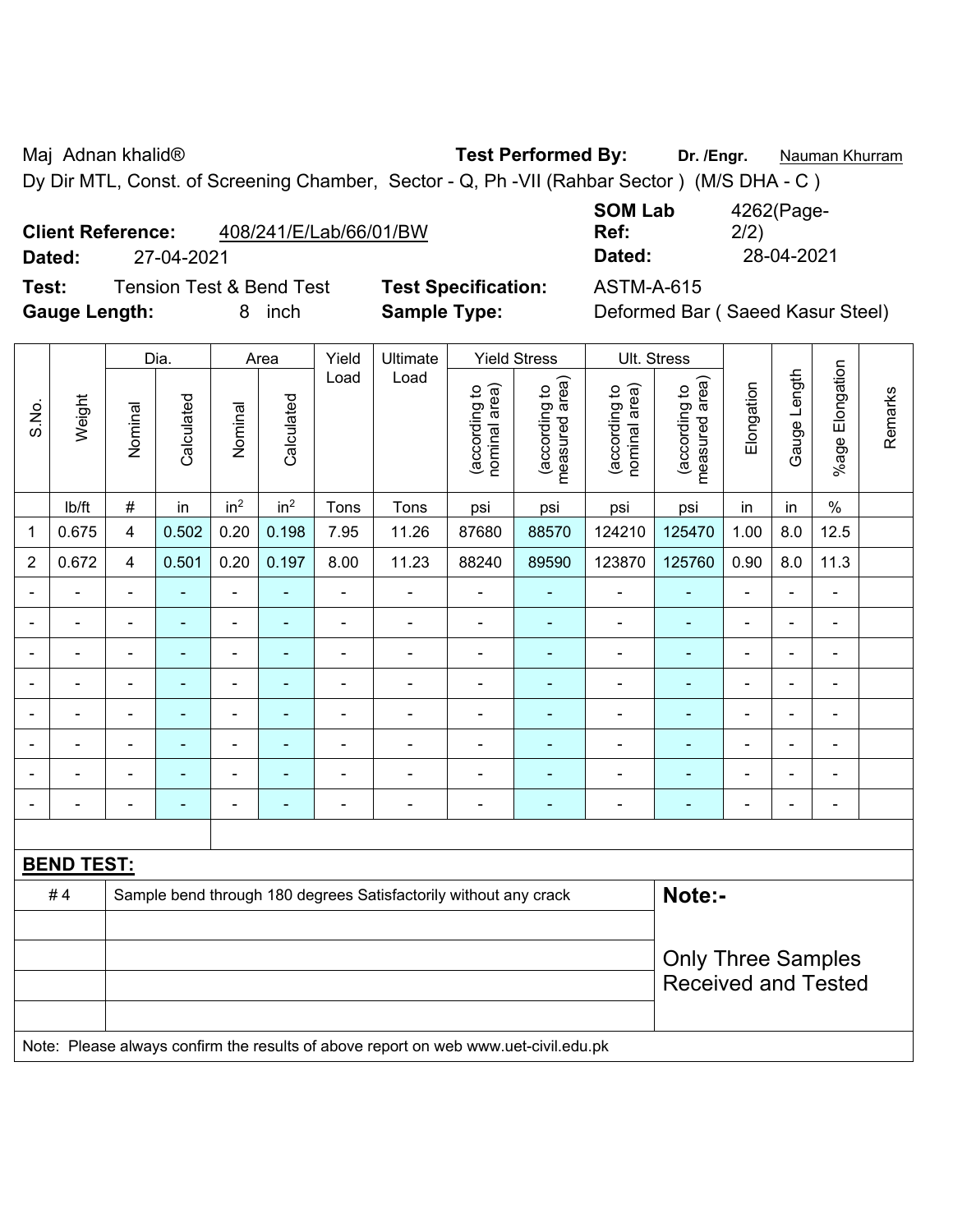Maj Adnan khalid® **Test Performed By: Dr. /Engr.** Nauman Khurram

Dy Dir MTL, Const. of Screening Chamber, Sector - Q, Ph -VII (Rahbar Sector ) (M/S DHA - C )

| <b>Client Reference:</b> | 408/241/E/Lab/66/01/Q |
|--------------------------|-----------------------|
|                          |                       |

**Test:** Tension Test & Bend Test **Test Specification:** ASTM-A-615 **Gauge Length:** 8 inch **Sample Type:** Deformed Bar ( Saeed Kasur Steel)

**SOM Lab Ref:**  4262(Page-1/2) **Dated:** 27-04-2021 **Dated:** 28-04-2021

|                |                   | Dia.                      |                | Area                     |                          | Yield          | Ultimate                                                                            |                                | <b>Yield Stress</b>             |                                | Ult. Stress                     |                |                |                 |         |
|----------------|-------------------|---------------------------|----------------|--------------------------|--------------------------|----------------|-------------------------------------------------------------------------------------|--------------------------------|---------------------------------|--------------------------------|---------------------------------|----------------|----------------|-----------------|---------|
| S.No.          | Weight            | Nominal                   | Calculated     | Nominal                  | Calculated               | Load           | Load                                                                                | nominal area)<br>(according to | (according to<br>measured area) | (according to<br>nominal area) | (according to<br>measured area) | Elongation     | Gauge Length   | %age Elongation | Remarks |
|                | Ib/ft             | $\#$                      | in             | in <sup>2</sup>          | in <sup>2</sup>          | Tons           | Tons                                                                                | psi                            | psi                             | psi                            | psi                             | in             | in             | $\%$            |         |
| 1              | 0.676             | $\overline{\mathbf{4}}$   | 0.503          | 0.20                     | 0.199                    | 7.97           | 11.26                                                                               | 87910                          | 88350                           | 124210                         | 124840                          | 1.00           | 8.0            | 12.5            |         |
| $\overline{2}$ | 0.680             | $\overline{4}$            | 0.505          | 0.20                     | 0.200                    | 7.90           | 11.16                                                                               | 87120                          | 87120                           | 123090                         | 123090                          | 1.10           | 8.0            | 13.8            |         |
| $\blacksquare$ | $\blacksquare$    | $\blacksquare$            | $\blacksquare$ | ÷,                       | $\blacksquare$           | $\blacksquare$ | $\blacksquare$                                                                      | $\blacksquare$                 | ٠                               | L,                             | ä,                              | $\blacksquare$ | $\blacksquare$ | $\blacksquare$  |         |
|                | $\blacksquare$    | $\blacksquare$            | $\blacksquare$ | $\blacksquare$           | $\blacksquare$           | $\blacksquare$ | ä,                                                                                  | $\blacksquare$                 | ä,                              | $\blacksquare$                 | ä,                              | $\blacksquare$ | ä,             | $\blacksquare$  |         |
|                |                   | $\blacksquare$            | $\blacksquare$ | $\blacksquare$           | $\overline{\phantom{a}}$ | Ē,             | $\blacksquare$                                                                      | $\blacksquare$                 | $\blacksquare$                  | $\overline{\phantom{a}}$       | $\blacksquare$                  | $\blacksquare$ | $\blacksquare$ | $\blacksquare$  |         |
|                | $\blacksquare$    | $\blacksquare$            | $\blacksquare$ | $\overline{\phantom{a}}$ | $\overline{\phantom{a}}$ | $\blacksquare$ | ÷                                                                                   | $\blacksquare$                 | $\blacksquare$                  | $\blacksquare$                 | ÷                               |                | $\blacksquare$ | $\blacksquare$  |         |
|                | $\blacksquare$    | $\blacksquare$            | $\blacksquare$ | $\blacksquare$           | $\blacksquare$           | $\blacksquare$ | $\blacksquare$                                                                      | $\blacksquare$                 | ÷                               | ä,                             | ä,                              | $\blacksquare$ | ä,             | $\blacksquare$  |         |
|                |                   |                           | $\blacksquare$ | $\blacksquare$           |                          |                |                                                                                     |                                | $\blacksquare$                  | $\blacksquare$                 | ÷,                              |                | $\blacksquare$ |                 |         |
|                |                   |                           |                | $\blacksquare$           |                          |                | $\blacksquare$                                                                      | $\blacksquare$                 | L.                              | $\blacksquare$                 | ä,                              |                | L              | $\blacksquare$  |         |
| $\blacksquare$ |                   | -                         | $\blacksquare$ | $\overline{\phantom{a}}$ | $\overline{\phantom{a}}$ | Ē,             | ÷                                                                                   | $\overline{\phantom{a}}$       | ٠                               |                                | ۰                               | $\blacksquare$ | $\blacksquare$ | $\blacksquare$  |         |
|                |                   |                           |                |                          |                          |                |                                                                                     |                                |                                 |                                |                                 |                |                |                 |         |
|                | <b>BEND TEST:</b> |                           |                |                          |                          |                |                                                                                     |                                |                                 |                                |                                 |                |                |                 |         |
|                | #4                |                           |                |                          |                          |                | Sample bend through 180 degrees Satisfactorily without any crack                    |                                |                                 |                                | Note:-                          |                |                |                 |         |
|                |                   |                           |                |                          |                          |                |                                                                                     |                                |                                 |                                |                                 |                |                |                 |         |
|                |                   | <b>Only Three Samples</b> |                |                          |                          |                |                                                                                     |                                |                                 |                                |                                 |                |                |                 |         |
|                |                   |                           |                |                          |                          |                |                                                                                     |                                |                                 |                                | <b>Received and Tested</b>      |                |                |                 |         |
|                |                   |                           |                |                          |                          |                |                                                                                     |                                |                                 |                                |                                 |                |                |                 |         |
|                |                   |                           |                |                          |                          |                | Note: Please always confirm the results of above report on web www.uet-civil.edu.pk |                                |                                 |                                |                                 |                |                |                 |         |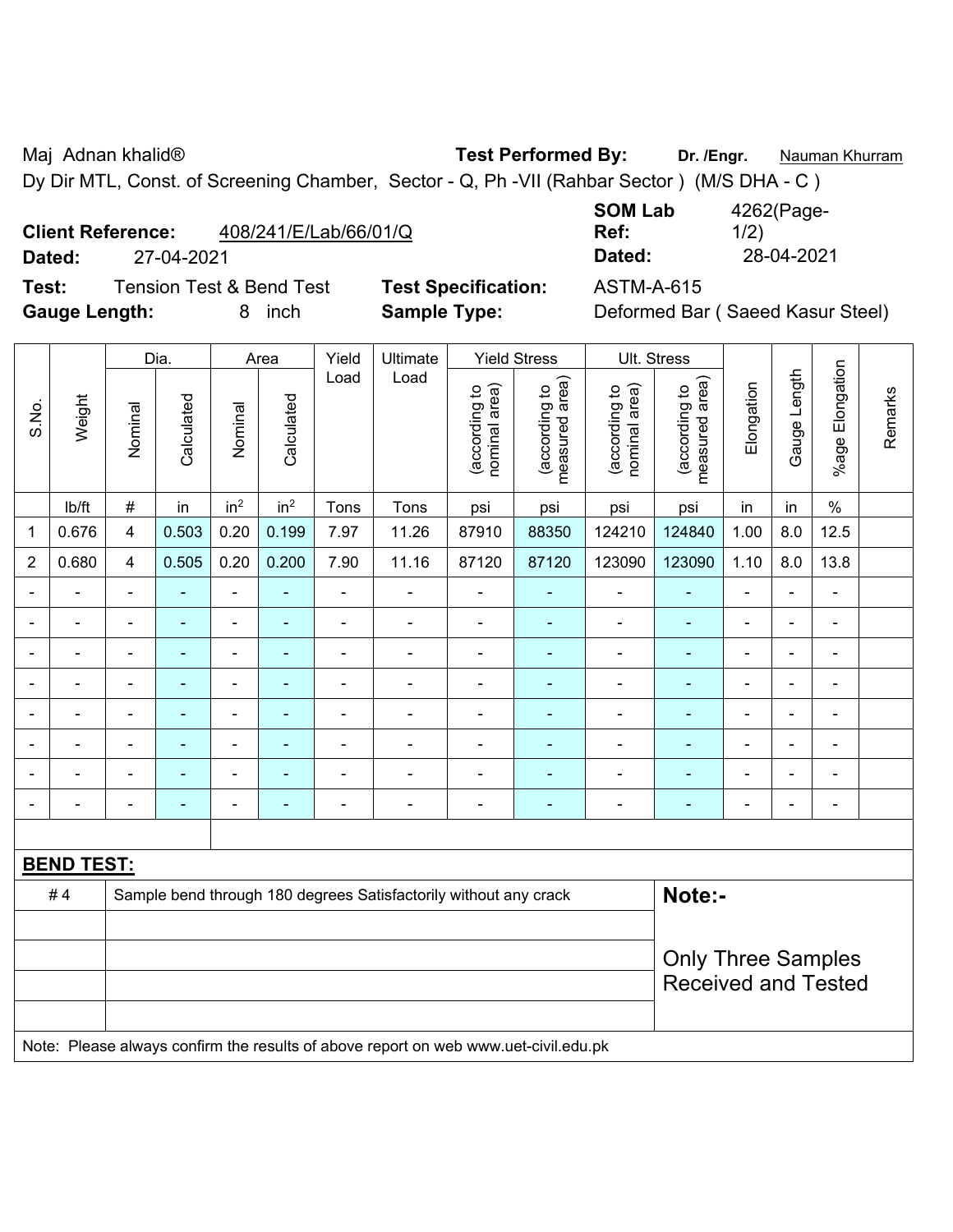Sub Divisional Officer,( Buildings) **Test Performed By:** Dr. /Engr. **Nauman Khurram** Sub Division Ferozwala

**SOM Lab Ref:** 

4263(Page-

2/2)

## **Client Reference:** 1014/F

**Dated:** 19-04-2021 **Dated:** 28-04-2021

**Test:** Tension Test & Bend Test **Test Specification:** ASTM-A-615 **Gauge Length:** 8 inch **Sample Type:** Deformed Bar

|                |                   |                                                                  | Dia.           |                 | Area            | Yield          | Ultimate                                                                            |                                | <b>Yield Stress</b>             |                                | Ult. Stress                     |                |                |                       |         |
|----------------|-------------------|------------------------------------------------------------------|----------------|-----------------|-----------------|----------------|-------------------------------------------------------------------------------------|--------------------------------|---------------------------------|--------------------------------|---------------------------------|----------------|----------------|-----------------------|---------|
| S.No.          | Weight            | Nominal                                                          | Calculated     | Nominal         | Calculated      | Load           | Load                                                                                | nominal area)<br>(according to | (according to<br>measured area) | (according to<br>nominal area) | (according to<br>measured area) | Elongation     | Gauge Length   | Elongation<br>$%$ age | Remarks |
|                | lb/ft             | #                                                                | in             | in <sup>2</sup> | in <sup>2</sup> | Tons           | Tons                                                                                | psi                            | psi                             | psi                            | psi                             | in             | in             | $\frac{0}{0}$         |         |
| 1              | 2.674             | 8                                                                | 1.000          | 0.79            | 0.786           | 26.47          | 34.78                                                                               | 73910                          | 74280                           | 97100                          | 97590                           | 1.40           | 8.0            | 17.5                  |         |
| $\overline{2}$ | 2.676             | 8                                                                | 1.000          | 0.79            | 0.786           | 26.52          | 34.83                                                                               | 74050                          | 74430                           | 97240                          | 97740                           | 1.30           | 8.0            | 16.3                  |         |
| 3              | 0.669             | 4                                                                | 0.501          | 0.20            | 0.197           | 6.70           | 9.14                                                                                | 73850                          | 74980                           | 100830                         | 102370                          | 1.40           | 8.0            | 17.5                  |         |
| $\overline{4}$ | 0.670             | 4                                                                | 0.501          | 0.20            | 0.197           | 6.68           | 9.12                                                                                | 73630                          | 74750                           | 100610                         | 102140                          | 1.40           | 8.0            | 17.5                  |         |
|                | ä,                | $\blacksquare$                                                   | $\blacksquare$ | ÷,              | $\blacksquare$  | $\blacksquare$ | $\blacksquare$                                                                      | $\overline{a}$                 | ٠                               | $\blacksquare$                 | ÷                               | $\blacksquare$ | $\blacksquare$ | $\frac{1}{2}$         |         |
|                | $\blacksquare$    | $\blacksquare$                                                   | $\blacksquare$ | $\blacksquare$  |                 | ÷,             | Ē,                                                                                  | ÷,                             | $\blacksquare$                  | $\blacksquare$                 | ٠                               | $\blacksquare$ |                | $\blacksquare$        |         |
| Ē,             | $\blacksquare$    | ÷                                                                | $\blacksquare$ | $\overline{a}$  | ۰               | Ē,             | $\blacksquare$                                                                      | ÷,                             | ÷,                              | $\blacksquare$                 | $\blacksquare$                  | $\blacksquare$ |                | $\blacksquare$        |         |
|                |                   |                                                                  |                |                 |                 |                | $\blacksquare$                                                                      | $\blacksquare$                 |                                 |                                | ۰                               |                |                | ÷                     |         |
|                |                   |                                                                  |                |                 |                 |                |                                                                                     | $\blacksquare$                 |                                 | $\blacksquare$                 | $\blacksquare$                  | $\blacksquare$ |                | $\blacksquare$        |         |
|                |                   |                                                                  | $\blacksquare$ | $\blacksquare$  |                 | Ē,             | L,                                                                                  | $\blacksquare$                 | ۰                               | $\blacksquare$                 | ٠                               | Ē,             |                | $\blacksquare$        |         |
|                |                   |                                                                  |                |                 |                 |                |                                                                                     |                                |                                 |                                |                                 |                |                |                       |         |
|                | <b>BEND TEST:</b> |                                                                  |                |                 |                 |                |                                                                                     |                                |                                 |                                |                                 |                |                |                       |         |
|                | # 8               |                                                                  |                |                 |                 |                | Sample bend through 180 degrees Satisfactorily without any crack                    |                                |                                 |                                | Note:-                          |                |                |                       |         |
|                | #4                | Sample bend through 180 degrees Satisfactorily without any crack |                |                 |                 |                |                                                                                     |                                |                                 |                                |                                 |                |                |                       |         |
|                |                   |                                                                  |                |                 |                 |                |                                                                                     |                                |                                 |                                | <b>Only Six Samples</b>         |                |                |                       |         |
|                |                   |                                                                  |                |                 |                 |                |                                                                                     |                                |                                 |                                | <b>Received and Tested</b>      |                |                |                       |         |
|                |                   |                                                                  |                |                 |                 |                |                                                                                     |                                |                                 |                                |                                 |                |                |                       |         |
|                |                   |                                                                  |                |                 |                 |                | Note: Please always confirm the results of above report on web www.uet-civil.edu.pk |                                |                                 |                                |                                 |                |                |                       |         |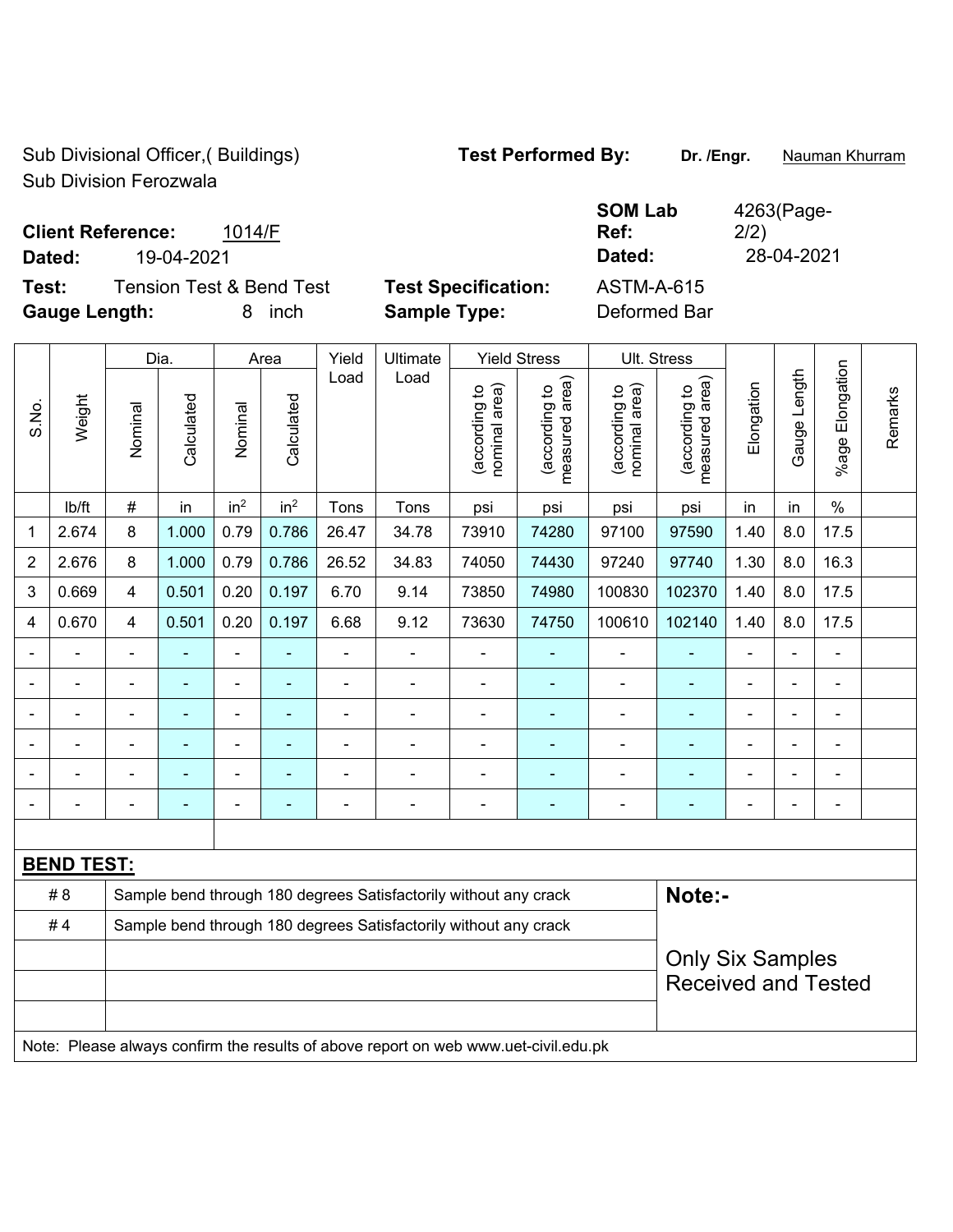Sub Divisional Officer,( Buildings) **Test Performed By:** Dr. /Engr. **Nauman Khurram** Sub Division Ferozwala

**SOM Lab** 

4263(Page-

## **Client Reference:** 1012/F

**Dated:** 19-04-2021 **Dated:** 28-04-2021

**Test:** Tension Test & Bend Test **Test Specification:** ASTM-A-615 **Gauge Length:** 8 inch **Sample Type:** Deformed Bar

|                |                                                                                     | Dia.                      |                |                          | Area            | Yield          | Ultimate                                                         |                                | <b>Yield Stress</b>             |                                | Ult. Stress                     |                |                |                          |         |
|----------------|-------------------------------------------------------------------------------------|---------------------------|----------------|--------------------------|-----------------|----------------|------------------------------------------------------------------|--------------------------------|---------------------------------|--------------------------------|---------------------------------|----------------|----------------|--------------------------|---------|
| S.No.          | Weight                                                                              | Nominal                   | Calculated     | Nominal                  | Calculated      | Load           | Load                                                             | (according to<br>nominal area) | measured area)<br>(according to | (according to<br>nominal area) | measured area)<br>(according to | Elongation     | Gauge Length   | Elongation<br>$%$ age    | Remarks |
|                | lb/ft                                                                               | $\#$                      | in             | in <sup>2</sup>          | in <sup>2</sup> | Tons           | Tons                                                             | psi                            | psi                             | psi                            | psi                             | in             | in             | $\%$                     |         |
| 1              | 1.525                                                                               | $6\phantom{1}6$           | 0.755          | 0.44                     | 0.448           | 14.19          | 18.93                                                            | 71130                          | 69860                           | 94880                          | 93190                           | 1.40           | 8.0            | 17.5                     |         |
| $\overline{2}$ | 1.515                                                                               | 6                         | 0.753          | 0.44                     | 0.445           | 14.17          | 18.93                                                            | 71020                          | 70230                           | 94880                          | 93820                           | 1.40           | 8.0            | 17.5                     |         |
|                |                                                                                     |                           |                | ÷                        |                 | $\blacksquare$ |                                                                  |                                |                                 |                                |                                 |                |                |                          |         |
|                |                                                                                     | $\blacksquare$            | $\blacksquare$ | $\frac{1}{2}$            |                 | $\blacksquare$ | ä,                                                               | $\blacksquare$                 |                                 | $\blacksquare$                 | $\blacksquare$                  | $\blacksquare$ |                | $\blacksquare$           |         |
|                |                                                                                     | ÷                         | $\blacksquare$ | ÷                        | $\blacksquare$  | $\blacksquare$ | ä,                                                               | $\blacksquare$                 | $\blacksquare$                  | $\blacksquare$                 | $\blacksquare$                  | $\blacksquare$ | $\blacksquare$ | $\overline{\phantom{a}}$ |         |
|                |                                                                                     | ÷                         | $\blacksquare$ | $\overline{\phantom{a}}$ |                 | $\blacksquare$ |                                                                  | $\blacksquare$                 |                                 | $\blacksquare$                 | $\overline{\phantom{0}}$        | $\blacksquare$ |                | $\blacksquare$           |         |
|                |                                                                                     | ä,                        | $\blacksquare$ | $\blacksquare$           | $\blacksquare$  | $\blacksquare$ | ä,                                                               | $\blacksquare$                 | $\blacksquare$                  | $\frac{1}{2}$                  | ÷,                              | $\blacksquare$ |                | ä,                       |         |
|                |                                                                                     |                           | $\blacksquare$ | ÷                        |                 | -              | $\overline{a}$                                                   | $\blacksquare$                 |                                 | $\blacksquare$                 |                                 |                |                | $\overline{\phantom{0}}$ |         |
|                |                                                                                     |                           |                | $\overline{\phantom{a}}$ |                 | -              | $\overline{a}$                                                   | $\blacksquare$                 |                                 | $\overline{\phantom{0}}$       | Ē.                              | $\blacksquare$ |                | $\overline{\phantom{a}}$ |         |
|                |                                                                                     | $\blacksquare$            | $\blacksquare$ | ÷                        | $\blacksquare$  | $\blacksquare$ | $\overline{\phantom{a}}$                                         | $\blacksquare$                 | $\blacksquare$                  | ÷,                             | $\blacksquare$                  | $\blacksquare$ | $\blacksquare$ | $\blacksquare$           |         |
|                |                                                                                     |                           |                |                          |                 |                |                                                                  |                                |                                 |                                |                                 |                |                |                          |         |
|                | <b>BEND TEST:</b>                                                                   |                           |                |                          |                 |                |                                                                  |                                |                                 |                                |                                 |                |                |                          |         |
|                | #6                                                                                  |                           |                |                          |                 |                | Sample bend through 180 degrees Satisfactorily without any crack |                                |                                 |                                | Note:-                          |                |                |                          |         |
|                |                                                                                     |                           |                |                          |                 |                |                                                                  |                                |                                 |                                |                                 |                |                |                          |         |
|                |                                                                                     | <b>Only Three Samples</b> |                |                          |                 |                |                                                                  |                                |                                 |                                |                                 |                |                |                          |         |
|                |                                                                                     |                           |                |                          |                 |                |                                                                  |                                |                                 |                                | <b>Received and Tested</b>      |                |                |                          |         |
|                |                                                                                     |                           |                |                          |                 |                |                                                                  |                                |                                 |                                |                                 |                |                |                          |         |
|                | Note: Please always confirm the results of above report on web www.uet-civil.edu.pk |                           |                |                          |                 |                |                                                                  |                                |                                 |                                |                                 |                |                |                          |         |

**Ref:**  1/2)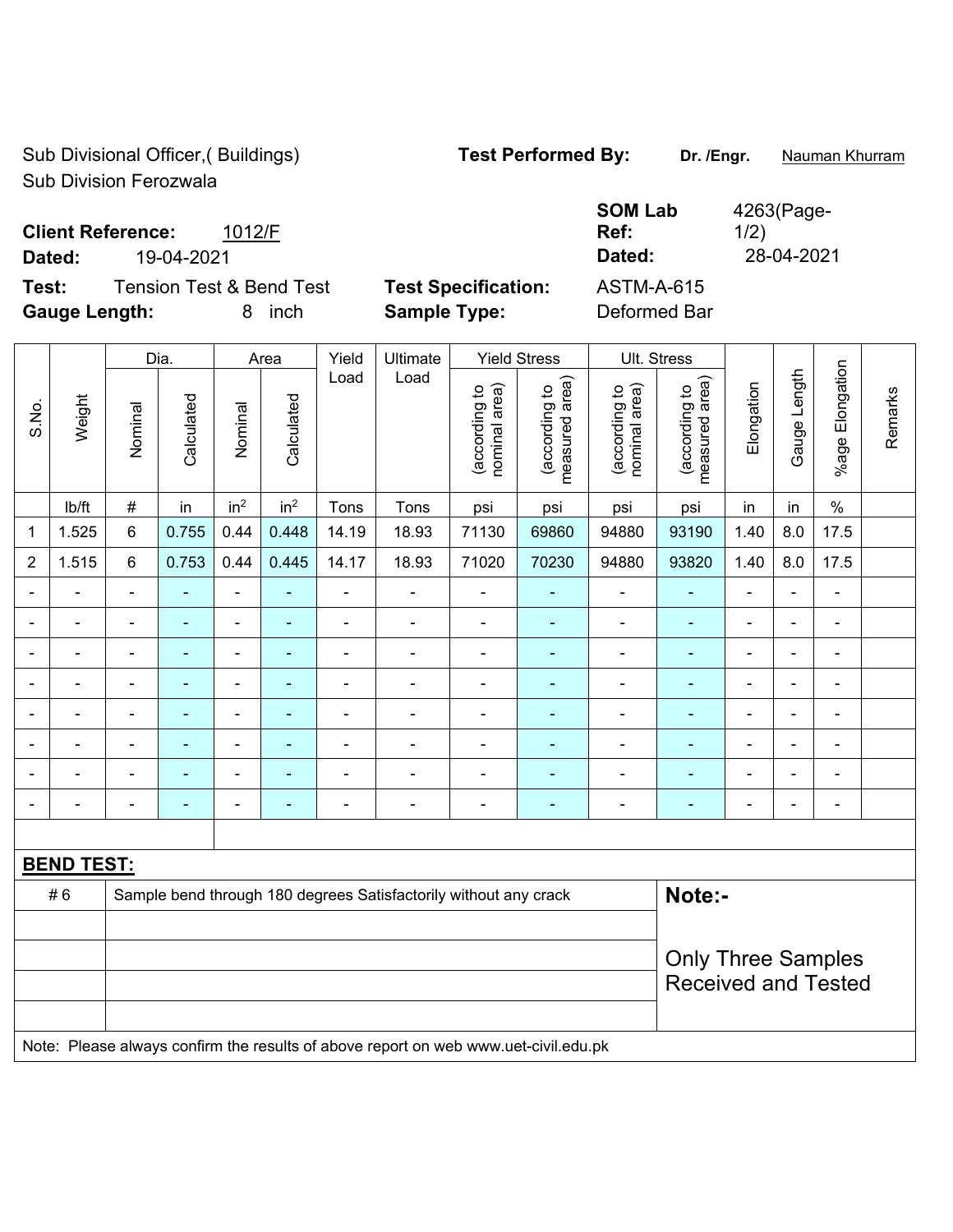Assistant Director -II **Test Performed By:** Dr. /Engr. **Nauman Khurram** 

Building Research Station, C & W, Department, Govt. of Punjab, Lahore

|        | 154-R/1069<br><b>Client Reference:</b> |                        |
|--------|----------------------------------------|------------------------|
| Dated: | 27-04-2021                             |                        |
| Test:  | Tension Test & Bend Test               | <b>Test Specificat</b> |

**SOM Lab Ref:**  4264(Page-1/1) **Dated:** 27-04-2021 **Dated:** 28-04-2021

**Gauge Length:** 8 inch **Sample Type:** Deformed Bar(Kamran Steel)

**Test: Test Specification:** ASTM-A-615

|                |                   |                | Dia.                     |                 |                    | Yield          | Ultimate                                                                            |                                | <b>Yield Stress</b>                         |                                | Ult. Stress                                           |                          |                |                 |         |
|----------------|-------------------|----------------|--------------------------|-----------------|--------------------|----------------|-------------------------------------------------------------------------------------|--------------------------------|---------------------------------------------|--------------------------------|-------------------------------------------------------|--------------------------|----------------|-----------------|---------|
| S.No.          | Weight            | Nominal        | Calculated               | Nominal         | Area<br>Calculated | Load           | Load                                                                                | nominal area)<br>(according to | (according to<br>neasured area)<br>measured | (according to<br>nominal area) | measured area)<br>(according to                       | Elongation               | Gauge Length   | %age Elongation | Remarks |
|                | Ib/ft             | #              | in                       | in <sup>2</sup> | in <sup>2</sup>    | Tons           | Tons                                                                                | psi                            | psi                                         | psi                            | psi                                                   | in                       | in             | $\%$            |         |
| 1              | 2.637             | 8              | 0.993                    | 0.79            | 0.775              | 26.47          | 34.37                                                                               | 73910                          | 75340                                       | 95960                          | 97820                                                 | 1.10                     | 8.0            | 13.8            |         |
| $\overline{2}$ | 1.499             | 6              | 0.749                    | 0.44            | 0.441              | 15.51          | 21.38                                                                               | 77770                          | 77590                                       | 107150                         | 106900                                                | 1.00                     | 8.0            | 12.5            |         |
| 3              | 0.678             | 4              | 0.503                    | 0.20            | 0.199              | 6.80           | 8.94                                                                                | 74980                          | 75360                                       | 98580                          | 99080                                                 | 1.30                     | 8.0            | 16.3            |         |
|                |                   | $\blacksquare$ | ÷,                       | ÷,              |                    | ÷,             | $\blacksquare$                                                                      | $\blacksquare$                 | $\blacksquare$                              | $\blacksquare$                 | $\blacksquare$                                        | ä,                       |                | ä,              |         |
|                | $\blacksquare$    | ÷              | ÷,                       | $\blacksquare$  |                    | $\blacksquare$ | $\blacksquare$                                                                      | L.                             | $\blacksquare$                              | $\blacksquare$                 | $\blacksquare$                                        |                          |                | L.              |         |
|                |                   |                |                          |                 |                    |                |                                                                                     |                                |                                             | L,                             | ä,                                                    |                          |                | $\blacksquare$  |         |
|                |                   |                |                          | $\blacksquare$  |                    |                | $\blacksquare$                                                                      |                                |                                             | $\blacksquare$                 |                                                       |                          |                |                 |         |
| $\blacksquare$ | $\blacksquare$    | $\blacksquare$ | $\blacksquare$           | $\blacksquare$  | $\blacksquare$     | $\blacksquare$ | $\blacksquare$                                                                      | $\blacksquare$                 |                                             | $\overline{a}$                 | $\blacksquare$                                        | $\overline{\phantom{0}}$ | $\blacksquare$ | $\blacksquare$  |         |
|                |                   | ÷              |                          | $\blacksquare$  |                    |                | $\blacksquare$                                                                      | ä,                             | $\overline{\phantom{a}}$                    | $\overline{a}$                 | $\blacksquare$                                        | $\blacksquare$           |                | $\blacksquare$  |         |
|                |                   | $\blacksquare$ | $\overline{\phantom{0}}$ | $\blacksquare$  |                    | $\blacksquare$ | $\overline{a}$                                                                      | ä,                             | $\overline{\phantom{a}}$                    | $\blacksquare$                 | $\blacksquare$                                        | $\blacksquare$           |                | $\blacksquare$  |         |
|                |                   |                |                          |                 |                    |                |                                                                                     |                                |                                             |                                |                                                       |                          |                |                 |         |
|                | <b>BEND TEST:</b> |                |                          |                 |                    |                |                                                                                     |                                |                                             |                                |                                                       |                          |                |                 |         |
|                | # 8               |                |                          |                 |                    |                | Sample bend through 180 degrees Satisfactorily without any crack                    |                                |                                             |                                | Note:-                                                |                          |                |                 |         |
|                | #6                |                |                          |                 |                    |                | Sample bend through 180 degrees Satisfactorily without any crack                    |                                |                                             |                                |                                                       |                          |                |                 |         |
|                | #4                |                |                          |                 |                    |                | Sample bend through 180 degrees Satisfactorily without any crack                    |                                |                                             |                                | <b>Only Six Samples</b><br><b>Received and Tested</b> |                          |                |                 |         |
|                |                   |                |                          |                 |                    |                | Note: Please always confirm the results of above report on web www.uet-civil.edu.pk |                                |                                             |                                |                                                       |                          |                |                 |         |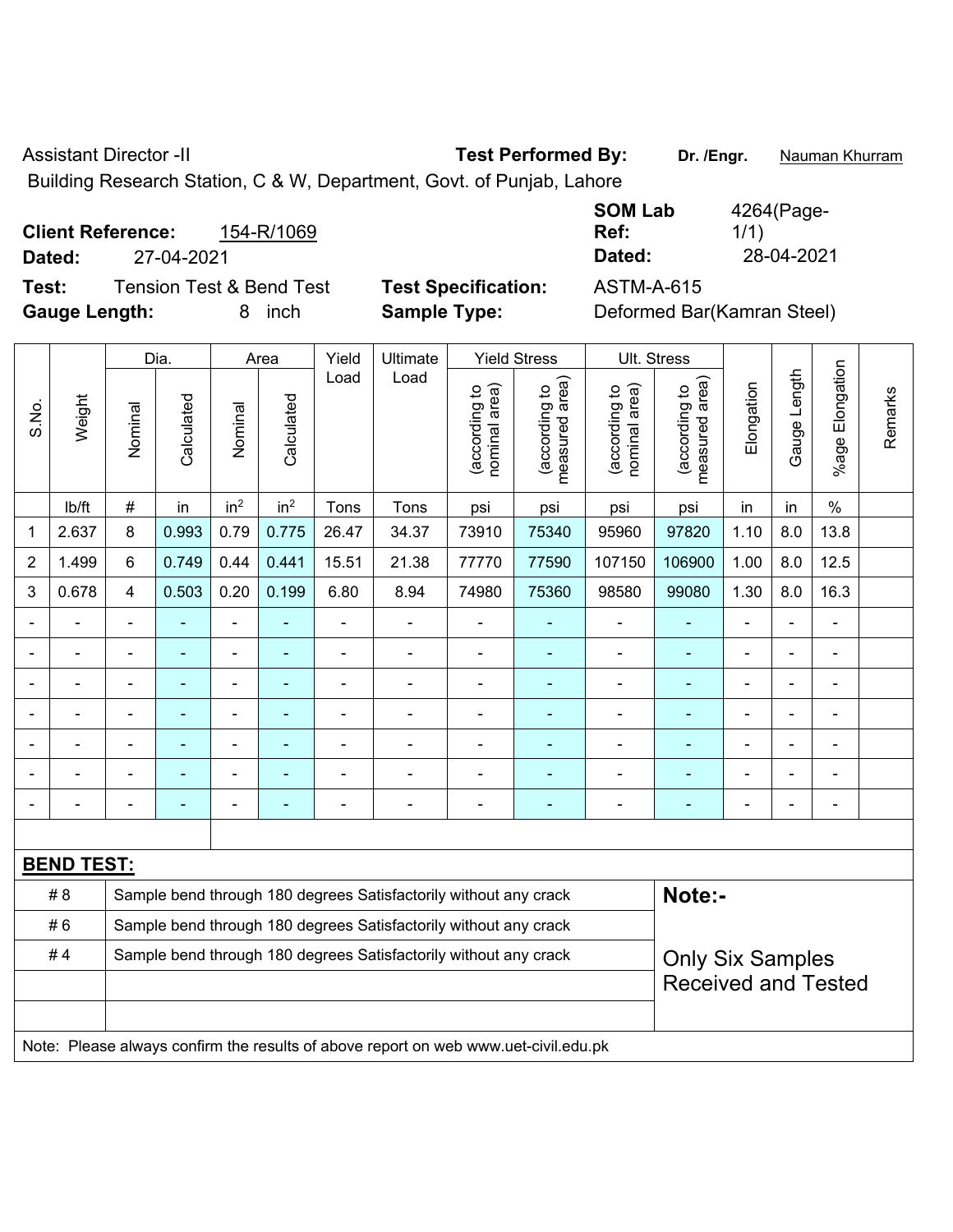Project Manager Liberty Builders, Lahore

# **Client Reference:** ST/UET/ 20210428-32

**Dated:** 28-04-2021 **Dated:** 28-04-2021

**Test:** Tension Test & Bend Test **Test Specification:** ASTM-A-615 **Gauge Length:** 8 inch **Sample Type:** Deformed Bar( Moiz Steel)

|                | −−∙∙ອ… |         |            |                 |                 |       |          |                                | $\sim$ $\sim$ $\sim$ $\cdot$ $\prime$       |                                |                                      |            |                 |                    |  |
|----------------|--------|---------|------------|-----------------|-----------------|-------|----------|--------------------------------|---------------------------------------------|--------------------------------|--------------------------------------|------------|-----------------|--------------------|--|
|                |        |         | Dia.       |                 | Area            | Yield | Ultimate |                                | <b>Yield Stress</b>                         |                                | Ult. Stress                          |            |                 |                    |  |
| S.No.          | Weight | Nominal | Calculated | Nominal         | Calculated      | Load  | Load     | nominal area)<br>(according to | area)<br>$\sigma$<br>(according<br>measured | nominal area)<br>(according to | area)<br>ą<br>(according<br>measured | Elongation | Length<br>Gauge | Elongation<br>%age |  |
|                | lb/ft  | #       | in         | in <sup>2</sup> | in <sup>2</sup> | Tons  | Tons     | psi                            | psi                                         | psi                            | psi                                  | in         | in              | $\frac{0}{0}$      |  |
| 1              | 2.686  | 8       | 1.002      | 0.79            | 0.789           | 26.30 | 35.70    | 73420                          | 73520                                       | 99660                          | 99790                                | 1.40       | 8.0             | 17.5               |  |
| $\overline{2}$ | 2.678  | 8       | 1.001      | 0.79            | 0.787           | 27.01 | 35.49    | 75420                          | 75700                                       | 99090                          | 99470                                | 1.50       | 8.0             | 18.8               |  |
| 3              | 2.570  | 8       | 0.980      | 0.79            | 0.755           | 25.28 | 35.22    | 70580                          | 73850                                       | 98320                          | 102880                               | 1.60       | 8.0             | 20.0               |  |
| -              |        |         |            | ۰               |                 |       |          |                                |                                             |                                |                                      |            |                 |                    |  |
|                |        |         |            |                 |                 |       |          |                                |                                             |                                |                                      |            |                 |                    |  |
| $\blacksquare$ |        |         |            | -               |                 |       |          |                                |                                             |                                |                                      |            | -               |                    |  |
|                |        |         |            |                 |                 |       |          |                                |                                             |                                |                                      |            |                 |                    |  |
|                |        |         |            |                 |                 |       |          |                                |                                             |                                |                                      |            |                 |                    |  |

- - - - - - - - - - - - - - - - - - - - - - - - - - - - - - - - - - - - - - - - - - - - -

|     | <b>BEND TEST:</b> |                                                                                     |                            |  |  |  |  |  |  |  |  |
|-----|-------------------|-------------------------------------------------------------------------------------|----------------------------|--|--|--|--|--|--|--|--|
| # 8 |                   | Sample bend through 180 degrees Satisfactorily without any crack                    | Note:-                     |  |  |  |  |  |  |  |  |
|     |                   |                                                                                     |                            |  |  |  |  |  |  |  |  |
|     |                   |                                                                                     | <b>Only Four Samples</b>   |  |  |  |  |  |  |  |  |
|     |                   |                                                                                     | <b>Received and Tested</b> |  |  |  |  |  |  |  |  |
|     |                   |                                                                                     |                            |  |  |  |  |  |  |  |  |
|     |                   | Note: Please always confirm the results of above report on web www.uet-civil.edu.pk |                            |  |  |  |  |  |  |  |  |

**SOM Lab Ref:**  4265(Page-1/1)

Remarks

Remarks

Abdul Ghafar **Test Performed By:** Dr. /Engr. M Irfan Ul Hassan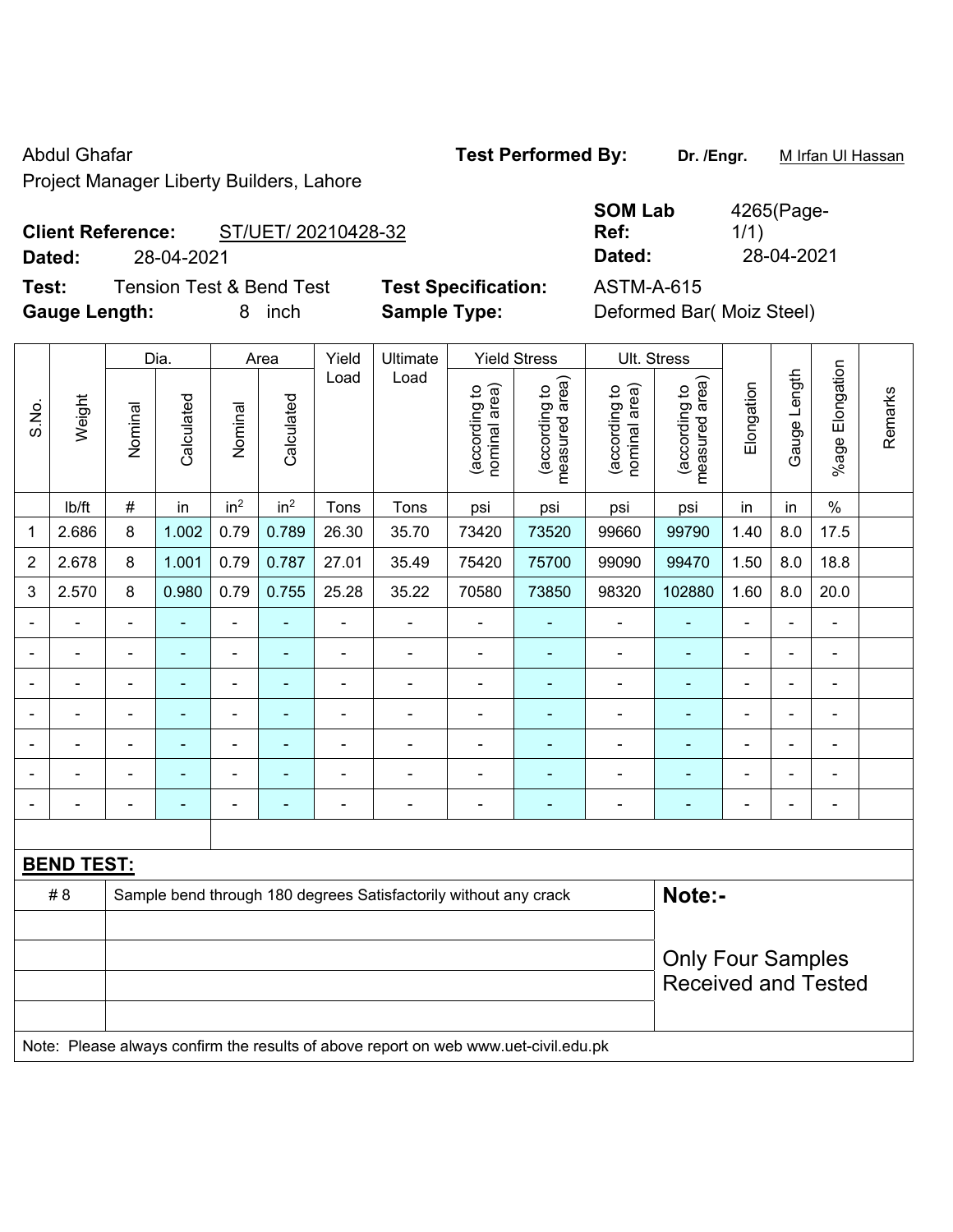Project Manager Liberty Builders, Lahore

## Abdul Ghafar **Test Performed By:** Dr. /Engr. M Irfan Ul Hassan

**Client Reference:** ST/UET/ 20210428

**Dated:** 28-04-2021 **Dated:** 28-04-2021

**Test:** Tension Test & Bend Test **Test Specification:** ASTM-A-615 **Gauge Length:** 8 inch **Sample Type:** Deformed Bar( Moiz Steel)

| <b>SOM Lab</b> | 4266(Page- |
|----------------|------------|
| Ref:           | 1/1)       |
| Dated:         | 28-04-2021 |

|                |                                                                                     |                                                                  | Dia.           |                 | Area            | Yield          | Ultimate                                                         |                                | <b>Yield Stress</b>             |                                | Ult. Stress                       |                |              |                       |         |
|----------------|-------------------------------------------------------------------------------------|------------------------------------------------------------------|----------------|-----------------|-----------------|----------------|------------------------------------------------------------------|--------------------------------|---------------------------------|--------------------------------|-----------------------------------|----------------|--------------|-----------------------|---------|
| S.No.          | Weight                                                                              | Nominal                                                          | Calculated     | Nominal         | Calculated      | Load           | Load                                                             | nominal area)<br>(according to | measured area)<br>(according to | nominal area)<br>(according to | (according to  <br>measured area) | Elongation     | Gauge Length | Elongation<br>$%$ age | Remarks |
|                | Ib/ft                                                                               | $\#$                                                             | in             | in <sup>2</sup> | in <sup>2</sup> | Tons           | Tons                                                             | psi                            | psi                             | psi                            | psi                               | in             | in           | $\%$                  |         |
| 1              | 2.687                                                                               | 8                                                                | 1.003          | 0.79            | 0.790           | 23.96          | 35.42                                                            | 66880                          | 66880                           | 98890                          | 98890                             | 1.90           | 8.0          | 23.8                  |         |
| $\overline{2}$ | 2.675                                                                               | 8                                                                | 1.000          | 0.79            | 0.786           | 23.75          | 35.60                                                            | 66310                          | 66650                           | 99380                          | 99880                             | 1.60           | 8.0          | 20.0                  |         |
| 3              | 2.676                                                                               | 8                                                                | 1.000          | 0.79            | 0.786           | 23.87          | 35.37                                                            | 66650                          | 66990                           | 98750                          | 99250                             | 1.50           | 8.0          | 18.8                  |         |
| $\overline{4}$ | 0.666                                                                               | $\overline{4}$                                                   | 0.500          | 0.20            | 0.196           | 6.42           | 8.72                                                             | 70820                          | 72270                           | 96110                          | 98070                             | 1.30           | 8.0          | 16.3                  |         |
| 5              | 0.665                                                                               | $\overline{4}$                                                   | 0.498          | 0.20            | 0.195           | 6.63           | 8.79                                                             | 73070                          | 74940                           | 96900                          | 99380                             | 1.40           | 8.0          | 17.5                  |         |
| 6              | 0.674                                                                               | $\overline{4}$                                                   | 0.502          | 0.20            | 0.198           | 6.73           | 8.79                                                             | 74190                          | 74940                           | 96900                          | 97880                             | 1.40           | 8.0          | 17.5                  |         |
|                |                                                                                     |                                                                  |                | L,              |                 |                | $\blacksquare$                                                   |                                |                                 | ÷,                             | $\blacksquare$                    |                |              |                       |         |
|                |                                                                                     |                                                                  |                |                 |                 | Ē,             | $\overline{a}$                                                   | L,                             |                                 | ÷                              |                                   |                |              | $\blacksquare$        |         |
|                |                                                                                     |                                                                  | ۰              |                 |                 | Ē,             |                                                                  | ä,                             |                                 | ÷                              | ٠                                 | $\blacksquare$ | ä,           | $\blacksquare$        |         |
|                |                                                                                     |                                                                  | $\blacksquare$ |                 | ۰               | $\blacksquare$ | $\blacksquare$                                                   | $\blacksquare$                 | $\blacksquare$                  | ۰                              | $\blacksquare$                    | $\blacksquare$ |              | $\blacksquare$        |         |
|                |                                                                                     |                                                                  |                |                 |                 |                |                                                                  |                                |                                 |                                |                                   |                |              |                       |         |
|                | <b>BEND TEST:</b>                                                                   |                                                                  |                |                 |                 |                |                                                                  |                                |                                 |                                |                                   |                |              |                       |         |
|                | # 8                                                                                 |                                                                  |                |                 |                 |                | Sample bend through 180 degrees Satisfactorily without any crack |                                |                                 |                                | Note:-                            |                |              |                       |         |
|                | #4                                                                                  | Sample bend through 180 degrees Satisfactorily without any crack |                |                 |                 |                |                                                                  |                                |                                 |                                |                                   |                |              |                       |         |
|                |                                                                                     |                                                                  |                |                 |                 |                |                                                                  |                                |                                 |                                | <b>Only Eight Samples</b>         |                |              |                       |         |
|                |                                                                                     |                                                                  |                |                 |                 |                |                                                                  |                                |                                 |                                | <b>Received and Tested</b>        |                |              |                       |         |
|                |                                                                                     |                                                                  |                |                 |                 |                |                                                                  |                                |                                 |                                |                                   |                |              |                       |         |
|                | Note: Please always confirm the results of above report on web www.uet-civil.edu.pk |                                                                  |                |                 |                 |                |                                                                  |                                |                                 |                                |                                   |                |              |                       |         |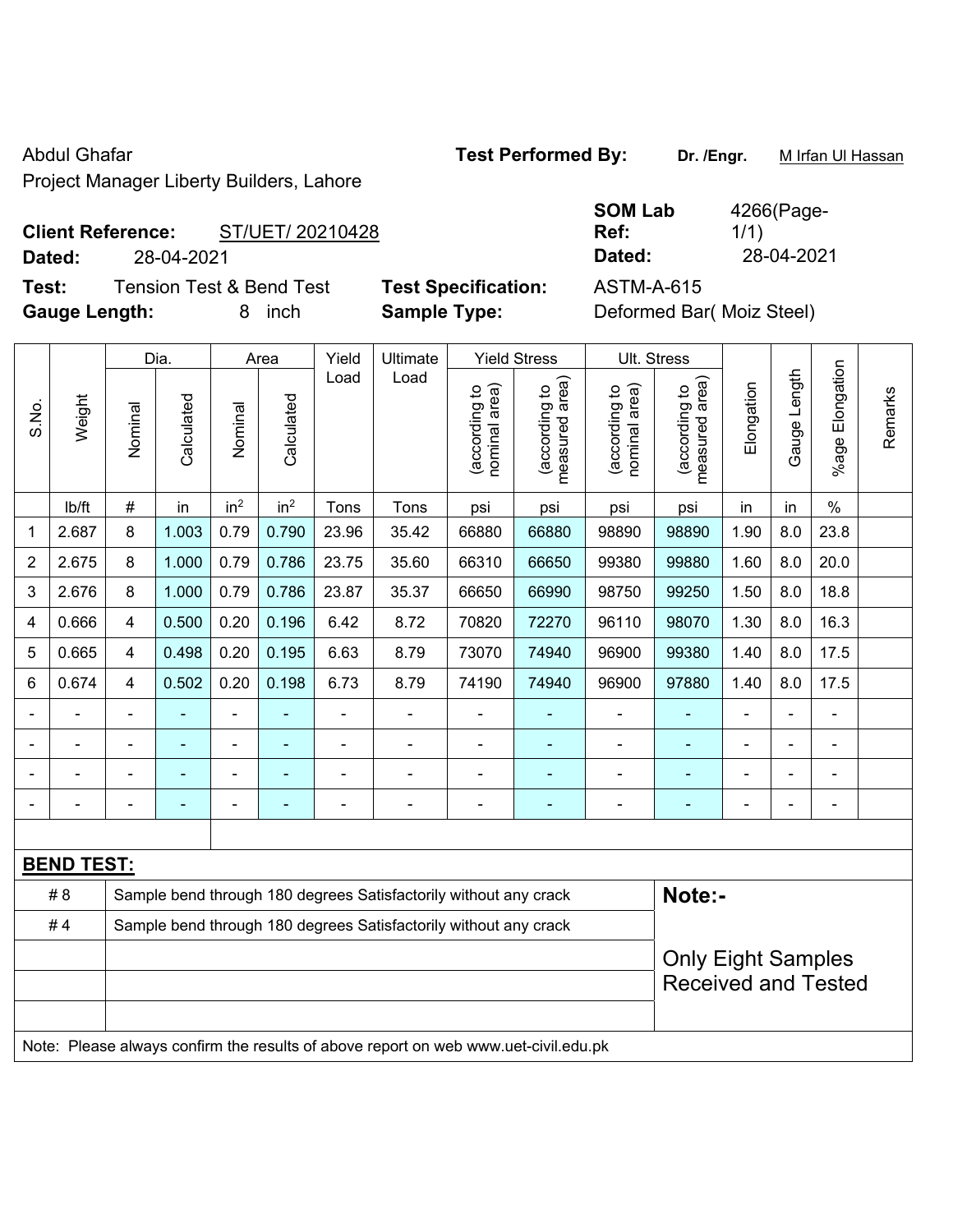Engineer In Charge **Test Performed By:** Dr. /Engr. **S. Asad Ali Gillani** 

Panjab Model Bazar, Pakpatan, Management Company,

|        | <b>Client Reference:</b> |                          | CSI/MB/2/PAKPTN/NMB/CONS/NA | <b>SOM Lab</b><br>Ref: | 4267(Page-<br>1/1) |
|--------|--------------------------|--------------------------|-----------------------------|------------------------|--------------------|
| Dated: | 28-04-2021               |                          |                             | Dated:                 | 28-04-2021         |
| Test:  |                          | Tension Test & Bend Test | <b>Test Specification:</b>  | ASTM-A-615             |                    |

**Test:** Tension Test & Bend Test Test Specification **Gauge Length:** 8 inch **Sample Type:** Deformed Bar

|                |                   |                | Dia.                                                             |                 | Area            | Yield | Ultimate                                                         |                                | <b>Yield Stress</b>                |                                | Ult. Stress                     |                |              |                       |         |
|----------------|-------------------|----------------|------------------------------------------------------------------|-----------------|-----------------|-------|------------------------------------------------------------------|--------------------------------|------------------------------------|--------------------------------|---------------------------------|----------------|--------------|-----------------------|---------|
| S.No.          | Weight            | Nominal        | Calculated                                                       | Nominal         | Calculated      | Load  | Load                                                             | nominal area)<br>(according to | area)<br>(according to<br>measured | nominal area)<br>(according to | (according to<br>measured area) | Elongation     | Gauge Length | Elongation<br>$%$ age | Remarks |
|                | lb/ft             | #              | in                                                               | in <sup>2</sup> | in <sup>2</sup> | Tons  | Tons                                                             | psi                            | psi                                | psi                            | psi                             | in             | in           | $\%$                  |         |
| 1              | 2.539             | 8              | 0.975                                                            | 0.79            | 0.746           | 26.37 | 34.25                                                            | 73620                          | 77960                              | 95620                          | 101260                          | 1.20           | 8.0          | 15.0                  |         |
| $\overline{2}$ | 2.532             | 8              | 0.973                                                            | 0.79            | 0.744           | 26.27 | 34.15                                                            | 73340                          | 77870                              | 95340                          | 101230                          | 1.10           | 8.0          | 13.8                  |         |
| 3              | 1.477             | 6              | 0.743                                                            | 0.44            | 0.434           | 18.86 | 23.01                                                            | 94530                          | 95830                              | 115320                         | 116920                          | 1.00           | 8.0          | 12.5                  |         |
| 4              | 1.488             | 6              | 0.746                                                            | 0.44            | 0.437           | 18.65 | 22.96                                                            | 93510                          | 94150                              | 115070                         | 115860                          | 1.10           | 8.0          | 13.8                  |         |
| 5              | 0.660             | 4              | 0.497                                                            | 0.20            | 0.194           | 7.14  | 9.28                                                             | 78690                          | 81120                              | 102290                         | 105460                          | 1.00           | 8.0          | 12.5                  |         |
| 6              | 0.661             | 4              | 0.497                                                            | 0.20            | 0.194           | 7.00  | 9.19                                                             | 77230                          | 79620                              | 101390                         | 104530                          | 0.90           | 8.0          | 11.3                  |         |
|                |                   | ä,             |                                                                  | $\blacksquare$  | ÷               |       | ÷                                                                |                                |                                    | $\overline{\phantom{a}}$       | ٠                               | L,             |              | $\blacksquare$        |         |
|                |                   |                |                                                                  |                 |                 |       |                                                                  |                                |                                    |                                |                                 |                |              |                       |         |
|                |                   | Ē,             |                                                                  | -               | ۳               |       |                                                                  |                                |                                    | -                              | $\overline{\phantom{0}}$        |                |              | $\blacksquare$        |         |
|                |                   | $\blacksquare$ |                                                                  | $\blacksquare$  | ۰               |       | $\blacksquare$                                                   |                                | $\blacksquare$                     | -                              | ۰                               | $\blacksquare$ |              | $\blacksquare$        |         |
|                |                   |                |                                                                  |                 |                 |       |                                                                  |                                |                                    |                                |                                 |                |              |                       |         |
|                | <b>BEND TEST:</b> |                |                                                                  |                 |                 |       |                                                                  |                                |                                    |                                |                                 |                |              |                       |         |
|                | # 8               |                | Sample bend through 180 degrees Satisfactorily without any crack |                 |                 |       |                                                                  |                                |                                    |                                | Note:-                          |                |              |                       |         |
|                | #6                |                |                                                                  |                 |                 |       | Sample bend through 180 degrees Satisfactorily without any crack |                                |                                    |                                |                                 |                |              |                       |         |
|                | #4                |                |                                                                  |                 |                 |       | Sample bend through 180 degrees Satisfactorily without any crack |                                |                                    |                                | <b>Only Two Samples</b>         |                |              |                       |         |
|                |                   |                |                                                                  |                 |                 |       |                                                                  |                                |                                    |                                | <b>Received and Tested</b>      |                |              |                       |         |
|                |                   |                |                                                                  |                 |                 |       |                                                                  |                                |                                    |                                |                                 |                |              |                       |         |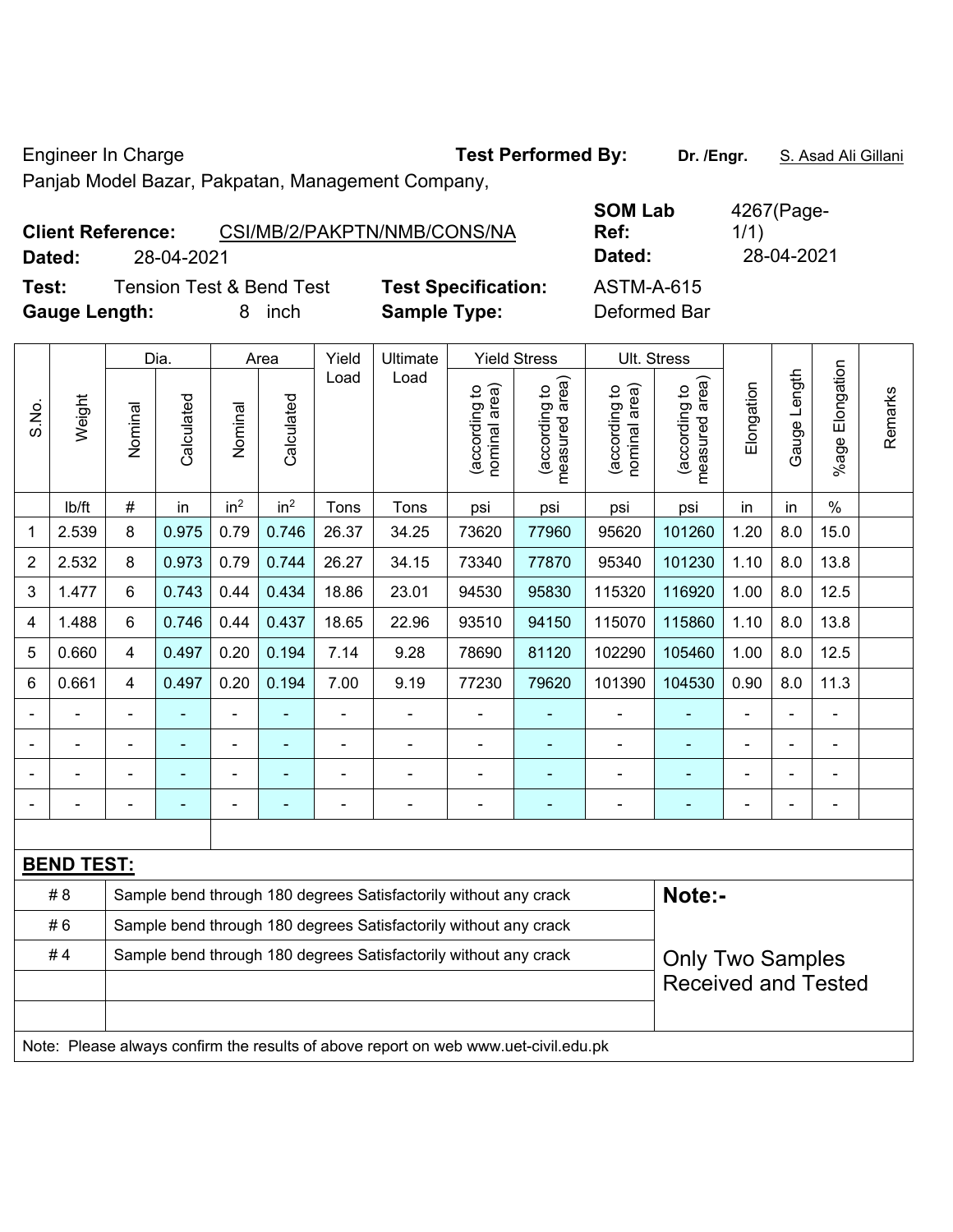Amanat Ali **Amanat Ali Test Performed By:** Dr. /Engr. **Nauman Khurram** 

Dy Director (Engineering), RDA, Govt. Of Punjab,

| <b>Client Reference:</b> |            | RDA/DD/214/RWP                      |                            | <b>SOM Lab</b><br>Ref: | 4268 (Page-<br>1/1 |
|--------------------------|------------|-------------------------------------|----------------------------|------------------------|--------------------|
| Dated:                   | 20-04-2021 |                                     |                            | Dated:                 | 28-04-2021         |
| Test:                    |            | <b>Tension Test &amp; Bend Test</b> | <b>Test Specification:</b> | <b>ASTM-A-615</b>      |                    |
| <b>Gauge Length:</b>     |            | inch                                | <b>Sample Type:</b>        | Deformed Bar           |                    |

|                |                                                                                     |                         | Dia.                   |                          | Area                     | Yield          | Ultimate       |                                | <b>Yield Stress</b>               |                                | Ult. Stress                     |                |                |                          |         |
|----------------|-------------------------------------------------------------------------------------|-------------------------|------------------------|--------------------------|--------------------------|----------------|----------------|--------------------------------|-----------------------------------|--------------------------------|---------------------------------|----------------|----------------|--------------------------|---------|
| S.No.          | Weight                                                                              | Nominal                 | Calculated             | Nominal                  | Calculated               | Load           | Load           | (according to<br>nominal area) | (according to  <br>measured area) | (according to<br>nominal area) | (according to<br>measured area) | Elongation     | Gauge Length   | %age Elongation          | Remarks |
|                | Ib/ft                                                                               | $\#$                    | in                     | in <sup>2</sup>          | in <sup>2</sup>          | Tons           | Tons           | psi                            | psi                               | psi                            | psi                             | in             | in             | $\frac{0}{0}$            |         |
| 1              | 0.663                                                                               | $\overline{4}$          | 0.498                  | 0.20                     | 0.195                    | 5.63           | 7.82           | 62050                          | 63640                             | 86220                          | 88430                           | 1.20           | 8.0            | 15.0                     |         |
| $\overline{2}$ | 0.660                                                                               | $\overline{\mathbf{4}}$ | 0.497                  | 0.20                     | 0.194                    | 5.68           | 7.85           | 62610                          | 64550                             | 86560                          | 89230                           | 1.20           | 8.0            | 15.0                     |         |
| 3              | 0.670                                                                               | $\overline{\mathbf{4}}$ | 0.501                  | 0.20                     | 0.197                    | 5.81           | 7.82           | 64080                          | 65050                             | 86220                          | 87530                           | 1.10           | 8.0            | 13.8                     |         |
|                |                                                                                     | $\blacksquare$          | ä,                     | $\blacksquare$           | $\blacksquare$           | $\blacksquare$ | ÷              | $\blacksquare$                 | $\blacksquare$                    | $\blacksquare$                 | $\blacksquare$                  | $\blacksquare$ | $\blacksquare$ | ÷,                       |         |
|                | $\blacksquare$                                                                      | $\blacksquare$          | $\blacksquare$         | $\blacksquare$           | $\blacksquare$           | $\blacksquare$ | $\blacksquare$ | $\overline{\phantom{a}}$       | $\blacksquare$                    | $\blacksquare$                 | $\blacksquare$                  | $\blacksquare$ | $\blacksquare$ | $\blacksquare$           |         |
|                | $\blacksquare$                                                                      | $\blacksquare$          | $\blacksquare$         | $\overline{\phantom{a}}$ | $\blacksquare$           | ä,             | ä,             | $\blacksquare$                 | $\blacksquare$                    | $\blacksquare$                 | $\blacksquare$                  | $\blacksquare$ | ä,             | $\blacksquare$           |         |
|                |                                                                                     | ä,                      | ä,                     | ÷,                       | $\overline{\phantom{a}}$ | ä,             | ä,             | $\blacksquare$                 | ä,                                | $\blacksquare$                 | ä,                              |                |                | $\blacksquare$           |         |
|                |                                                                                     |                         | $\blacksquare$         | $\blacksquare$           |                          |                |                |                                | $\blacksquare$                    | -                              |                                 |                |                | $\blacksquare$           |         |
|                |                                                                                     |                         |                        | $\blacksquare$           |                          |                | $\blacksquare$ | $\blacksquare$                 | Ē.                                | ۳                              | $\blacksquare$                  |                |                | $\blacksquare$           |         |
|                |                                                                                     | -                       | ÷                      | $\blacksquare$           | $\blacksquare$           | $\blacksquare$ | $\frac{1}{2}$  | $\blacksquare$                 | ۰                                 | $\blacksquare$                 | ٠                               | $\blacksquare$ | $\blacksquare$ | $\overline{\phantom{a}}$ |         |
|                |                                                                                     |                         |                        |                          |                          |                |                |                                |                                   |                                |                                 |                |                |                          |         |
|                | <b>BEND TEST:</b>                                                                   |                         |                        |                          |                          |                |                |                                |                                   |                                |                                 |                |                |                          |         |
|                |                                                                                     |                         | No Bend test performed |                          |                          |                |                |                                |                                   |                                | Note:-                          |                |                |                          |         |
|                |                                                                                     |                         |                        |                          |                          |                |                |                                |                                   |                                |                                 |                |                |                          |         |
|                |                                                                                     |                         |                        |                          |                          |                |                |                                |                                   |                                | <b>Only Four Samples</b>        |                |                |                          |         |
|                |                                                                                     |                         |                        |                          |                          |                |                |                                |                                   |                                | <b>Received and Tested</b>      |                |                |                          |         |
|                |                                                                                     |                         |                        |                          |                          |                |                |                                |                                   |                                |                                 |                |                |                          |         |
|                | Note: Please always confirm the results of above report on web www.uet-civil.edu.pk |                         |                        |                          |                          |                |                |                                |                                   |                                |                                 |                |                |                          |         |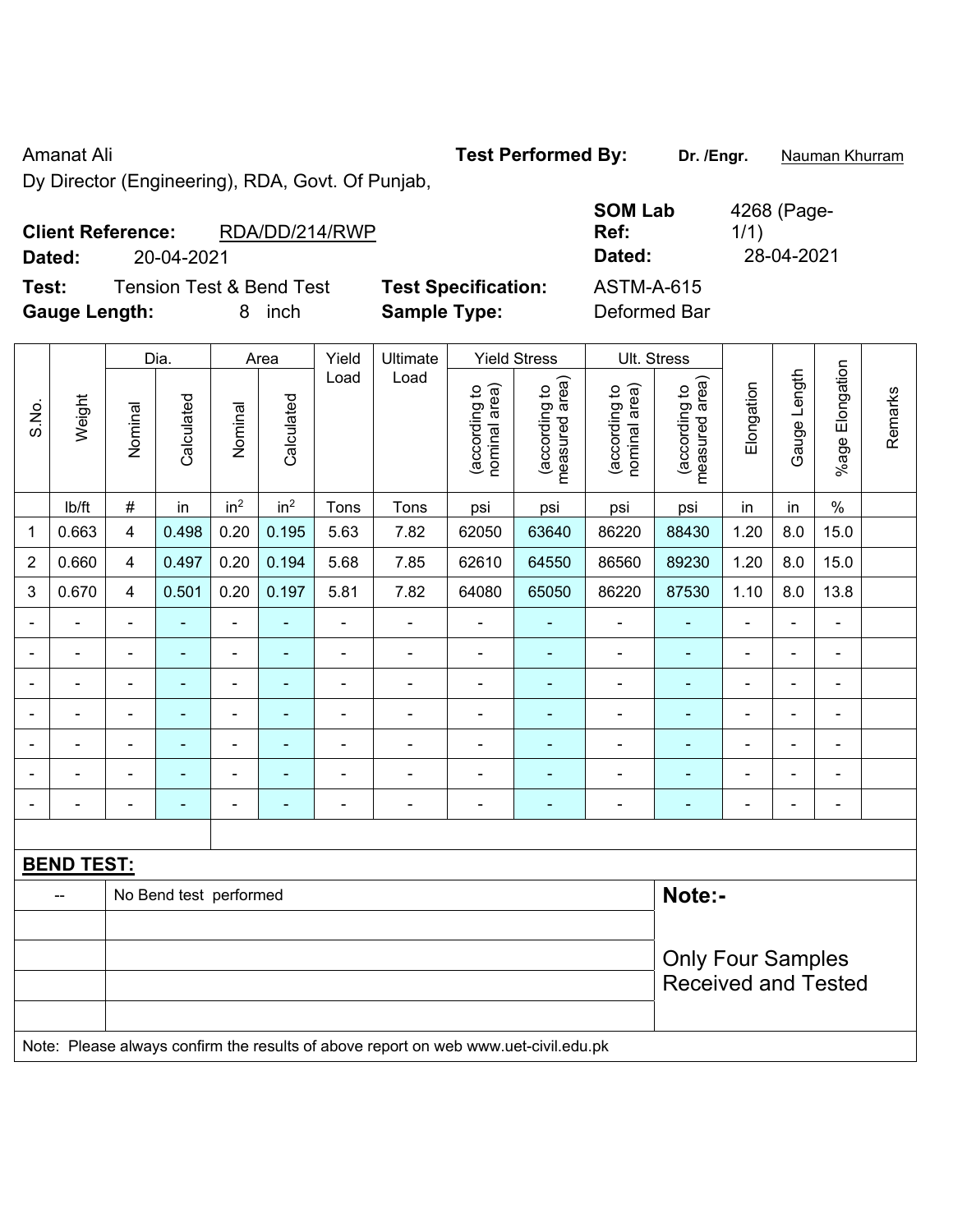Ass. Project Director **Test Performed By:** Dr. /Engr. **S. Asad Ali Gillani** 

PMU-SBP (North), Rawalpindi (Const. of Tehsil Sports Cpmlex Pind Dadan Khan

| <b>Client Reference:</b> |            | APD/PMU/SBP/RWP/21/1075  |                            | <b>SOM LAD</b><br>Ref: | 4269(Page-<br>1/1) |
|--------------------------|------------|--------------------------|----------------------------|------------------------|--------------------|
| Dated:                   | 17-04-2021 |                          |                            | Dated:                 | 28-04-2021         |
| Test:                    |            | Tension Test & Bend Test | <b>Test Specification:</b> | <b>ASTM-A-615</b>      |                    |
| <b>Gauge Length:</b>     |            | inch                     | <b>Sample Type:</b>        | Deformed Bar           |                    |

| <b>SOM Lab</b><br>Ref: | 4269(Page-<br>1/1) |
|------------------------|--------------------|
| Dated:                 | 28-04-2021         |
| ASTM-A-615             |                    |

|                                                                                     |                                                                         | Dia.           |            | Area            |                 | Yield                                                            | <b>Ultimate</b>            | <b>Yield Stress</b>            |                                 | Ult. Stress                    |                                 |                |              |                       |         |
|-------------------------------------------------------------------------------------|-------------------------------------------------------------------------|----------------|------------|-----------------|-----------------|------------------------------------------------------------------|----------------------------|--------------------------------|---------------------------------|--------------------------------|---------------------------------|----------------|--------------|-----------------------|---------|
| S.No.                                                                               | Weight                                                                  | Nominal        | Calculated | Nominal         | Calculated      | Load                                                             | Load                       | nominal area)<br>(according to | (according to<br>measured area) | nominal area)<br>(according to | (according to<br>measured area) | Elongation     | Gauge Length | Elongation<br>$%$ age | Remarks |
|                                                                                     | lb/ft                                                                   | #              | in         | in <sup>2</sup> | in <sup>2</sup> | Tons                                                             | Tons                       | psi                            | psi                             | psi                            | psi                             | in             | in           | $\frac{0}{0}$         |         |
| 1                                                                                   | 2.539                                                                   | 8              | 0.975      | 0.79            | 0.746           | 26.37                                                            | 34.25                      | 73620                          | 77960                           | 95620                          | 101260                          | 1.20           | 8.0          | 15.0                  |         |
| $\overline{2}$                                                                      | 2.532                                                                   | 8              | 0.973      | 0.79            | 0.744           | 26.27                                                            | 34.15                      | 73340                          | 77870                           | 95340                          | 101230                          | 1.10           | 8.0          | 13.8                  |         |
| 3                                                                                   | 1.477                                                                   | 6              | 0.743      | 0.44            | 0.434           | 18.86                                                            | 23.01                      | 94530                          | 95830                           | 115320                         | 116920                          | 1.00           | 8.0          | 12.5                  |         |
| 4                                                                                   | 1.488                                                                   | 6              | 0.746      | 0.44            | 0.437           | 18.65                                                            | 22.96                      | 93510                          | 94150                           | 115070                         | 115860                          | 1.10           | 8.0          | 13.8                  |         |
| 5                                                                                   | 0.660                                                                   | 4              | 0.497      | 0.20            | 0.194           | 7.14                                                             | 9.28                       | 78690                          | 81120                           | 102290                         | 105460                          | 1.00           | 8.0          | 12.5                  |         |
| 6                                                                                   | 0.661                                                                   | 4              | 0.497      | 0.20            | 0.194           | 7.00                                                             | 9.19                       | 77230                          | 79620                           | 101390                         | 104530                          | 0.90           | 8.0          | 11.3                  |         |
|                                                                                     | ä,                                                                      | $\blacksquare$ |            | $\blacksquare$  |                 | ä,                                                               | $\blacksquare$             | $\blacksquare$                 | ä,                              | $\blacksquare$                 | ٠                               | $\blacksquare$ |              | $\blacksquare$        |         |
|                                                                                     | $\blacksquare$                                                          | $\blacksquare$ | ۰          | $\blacksquare$  |                 | $\blacksquare$                                                   | $\overline{\phantom{a}}$   | $\blacksquare$                 | $\overline{a}$                  | $\blacksquare$                 | ۰                               | $\blacksquare$ |              | $\blacksquare$        |         |
|                                                                                     | ÷,                                                                      | ä,             | ä,         | $\blacksquare$  |                 | $\blacksquare$                                                   | $\blacksquare$             | ä,                             | $\blacksquare$                  | $\blacksquare$                 | ÷                               | $\blacksquare$ |              | ÷,                    |         |
|                                                                                     | $\blacksquare$                                                          | $\blacksquare$ | ä,         | $\blacksquare$  |                 | $\blacksquare$                                                   | $\blacksquare$             | $\blacksquare$                 | $\blacksquare$                  | $\blacksquare$                 | ۰                               | $\blacksquare$ |              | $\blacksquare$        |         |
|                                                                                     |                                                                         |                |            |                 |                 |                                                                  |                            |                                |                                 |                                |                                 |                |              |                       |         |
|                                                                                     | <b>BEND TEST:</b>                                                       |                |            |                 |                 |                                                                  |                            |                                |                                 |                                |                                 |                |              |                       |         |
|                                                                                     | # 8<br>Sample bend through 180 degrees Satisfactorily without any crack |                |            |                 |                 |                                                                  |                            |                                |                                 |                                | Note:-                          |                |              |                       |         |
|                                                                                     | #6<br>Sample bend through 180 degrees Satisfactorily without any crack  |                |            |                 |                 |                                                                  |                            |                                |                                 |                                |                                 |                |              |                       |         |
| #4                                                                                  |                                                                         |                |            |                 |                 | Sample bend through 180 degrees Satisfactorily without any crack |                            |                                |                                 |                                | <b>Only Nine Samples</b>        |                |              |                       |         |
|                                                                                     |                                                                         |                |            |                 |                 |                                                                  | <b>Received and Tested</b> |                                |                                 |                                |                                 |                |              |                       |         |
|                                                                                     |                                                                         |                |            |                 |                 |                                                                  |                            |                                |                                 |                                |                                 |                |              |                       |         |
| Note: Please always confirm the results of above report on web www.uet-civil.edu.pk |                                                                         |                |            |                 |                 |                                                                  |                            |                                |                                 |                                |                                 |                |              |                       |         |